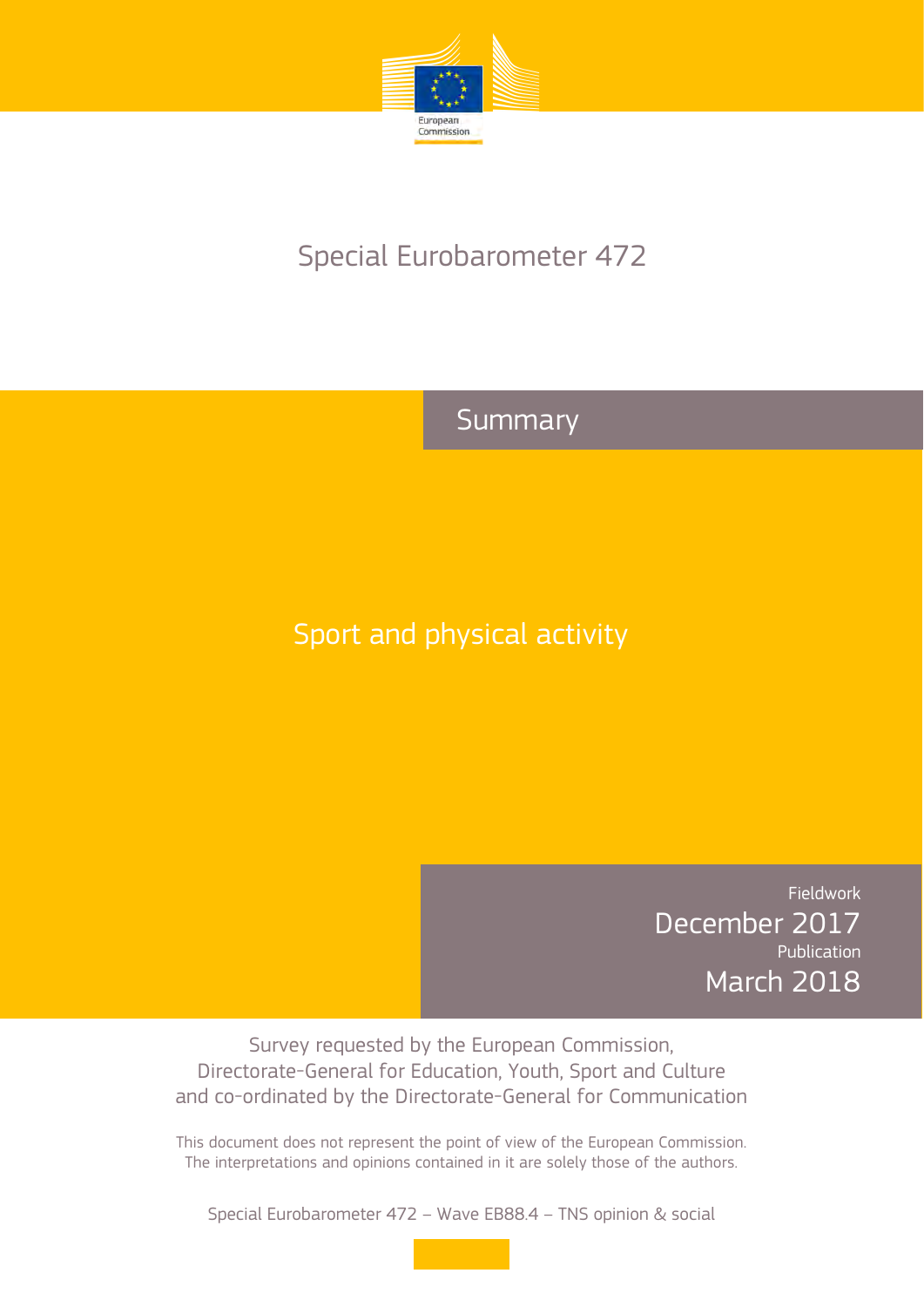Special Eurobarometer 472

**Summary** 

Sport and physical activity

December 2017

Survey conducted by TNS opinion & social at the request of the European Commission, Directorate-General for Education, Youth, Sport and Culture Survey co-ordinated by the European Commission, Directorate-General for Communication (DG COMM "Media Monitoring, Media Analysis and Eurobarometer" Unit)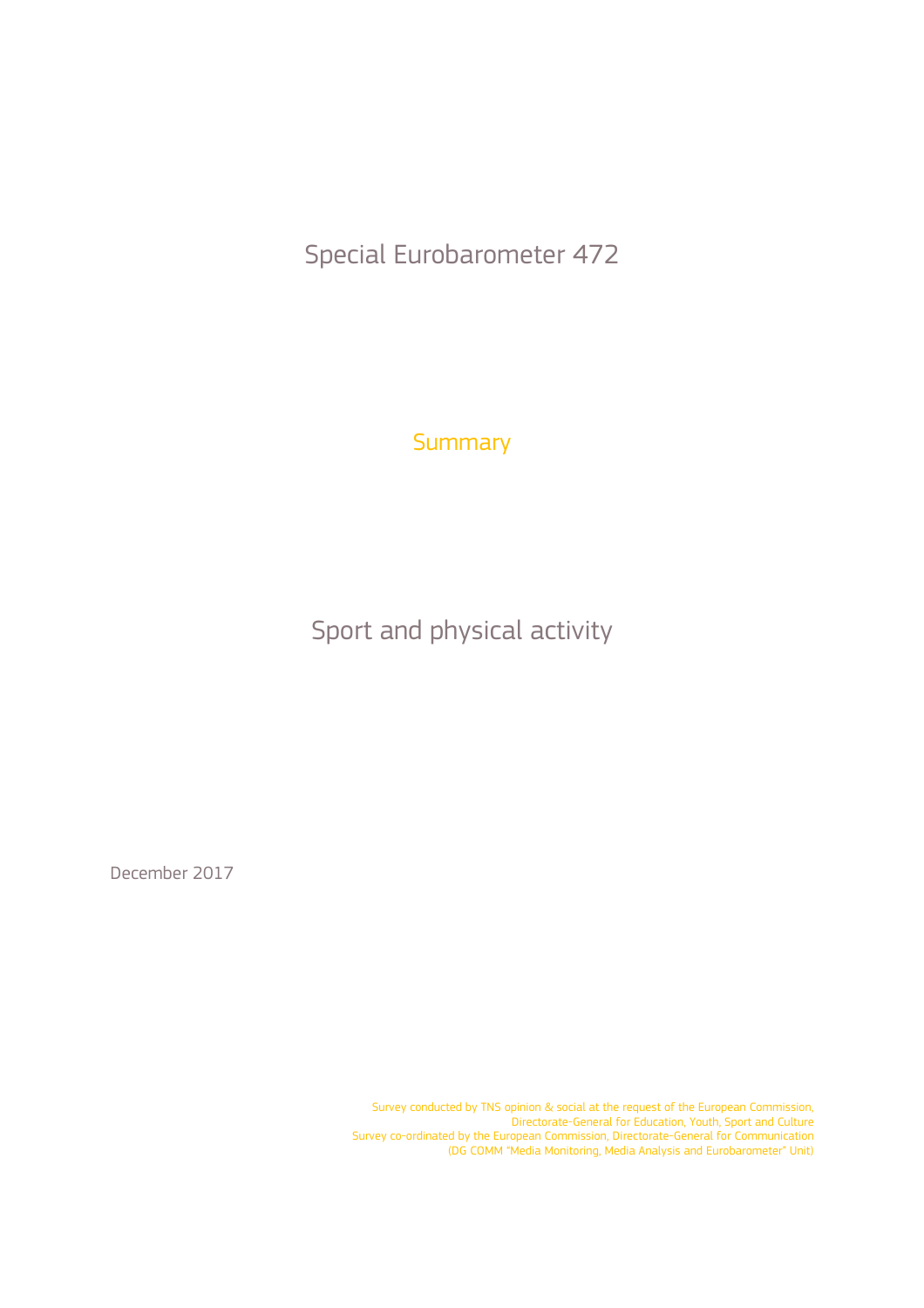Linguistic version<br>Cataloque number

Project number<br>Project title 2018.1461<br>Special Eurobarometer 472 - Sport and physical activity Special Eurobarometer 472 - Sport and physical activity Executive Summary<br>EN PDF Catalogue number<br>
ISBN 978-92-79-80243-0 978-92-79-80243-0 doi:10.2766/599562

© European Union, 2017

http://ec.europa.eu/commfrontoffice/publicopinion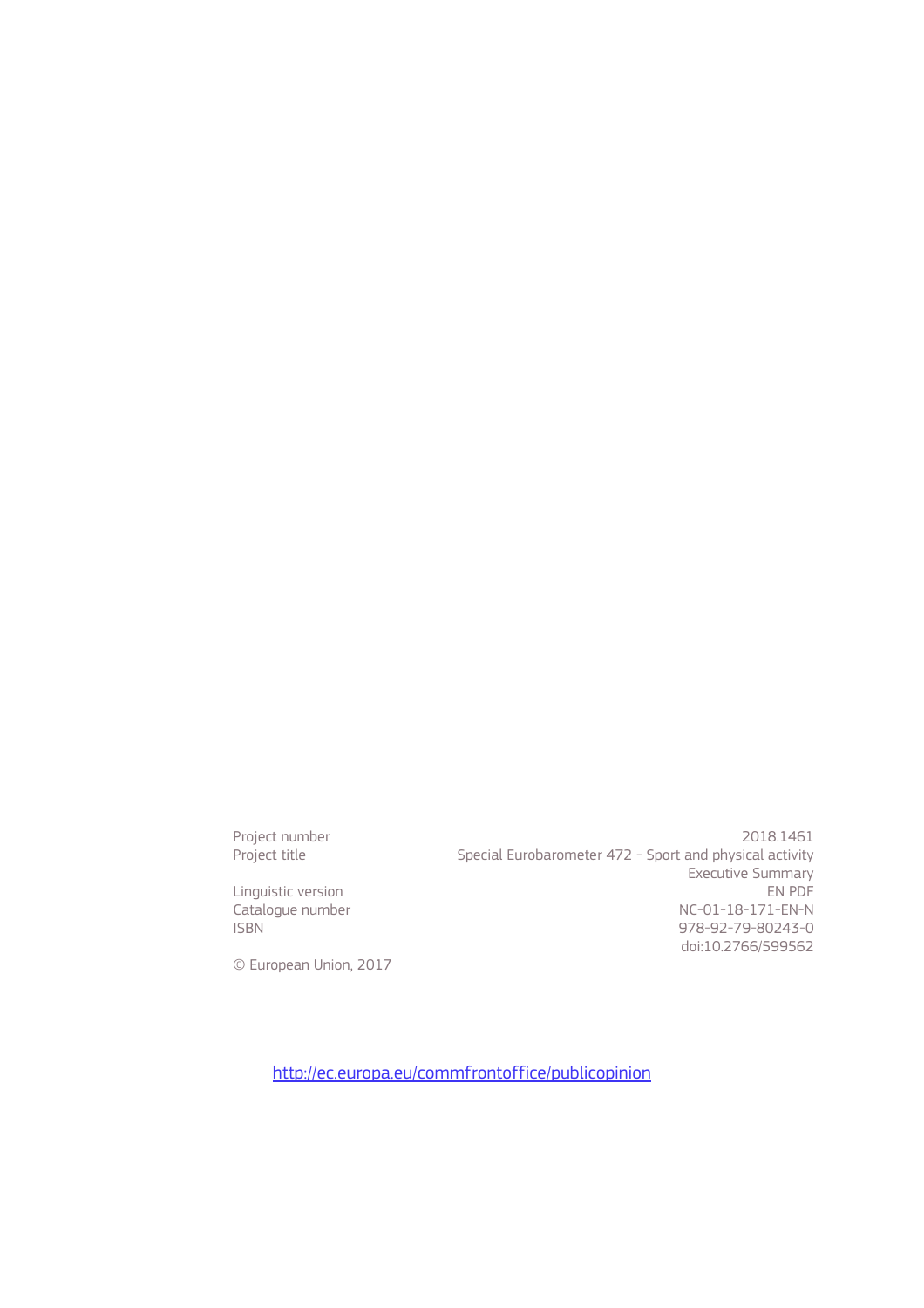# TABLE OF CONTENTS

| <b>INTRODUCTION</b><br>2  |                                                                         |    |  |  |  |
|---------------------------|-------------------------------------------------------------------------|----|--|--|--|
| 3<br><b>MAIN FINDINGS</b> |                                                                         |    |  |  |  |
| L.                        | FREQUENCY AND LEVELS OF ENGAGEMENT IN SPORT AND OTHER PHYSICAL ACTIVITY | 5  |  |  |  |
| 1.                        | <b>Frequency</b>                                                        | 5  |  |  |  |
|                           | Exercising or playing sport<br>a.                                       | 5  |  |  |  |
|                           | Engaging in other physical activities<br>b.                             | 8  |  |  |  |
| 2.                        | <b>Levels of engagement</b>                                             | 11 |  |  |  |
|                           | Vigorous physical activity<br>a.                                        | 11 |  |  |  |
|                           | Moderate physical activity<br>b.                                        | 13 |  |  |  |
|                           | Walking<br>$C_{1}$                                                      | 15 |  |  |  |
|                           | Sitting<br>d.                                                           | 17 |  |  |  |
| П.                        | WHERE CITIZENS ENGAGE IN SPORT AND OTHER PHYSICAL ACTIVITY              | 19 |  |  |  |
| 1.                        | <b>Different settings</b>                                               | 19 |  |  |  |
| 2.                        | <b>Club membership</b>                                                  | 21 |  |  |  |
| Ш.                        | UNDERSTANDING MOTIVATORS AND BARRIERS TO SPORT PARTICIPATION            | 23 |  |  |  |
| 1.                        | <b>Motivators</b>                                                       | 23 |  |  |  |
| 2.                        | <b>Barriers</b>                                                         | 24 |  |  |  |
| IV.                       | <b>SUPPORT FOR SPORT PARTICIPATION IN CITIZENS' LOCAL AREA</b>          | 25 |  |  |  |
| 1.                        | Opportunities in the local area                                         | 25 |  |  |  |
| 2.                        | Opportunities offered by local sport clubs and other providers          | 26 |  |  |  |
| 3.                        | <b>Local authority provisions</b>                                       | 27 |  |  |  |
| V.                        | <b>VOLUNTEERING IN SPORT</b>                                            | 28 |  |  |  |
| 1.                        | Prevalence of volunteering in sport                                     | 28 |  |  |  |
| 2.                        | Time spent on volunteering in sport                                     | 29 |  |  |  |
| 3.                        | Types of activities of voluntary work in sport                          | 30 |  |  |  |
|                           | <b>CONCLUSION</b>                                                       | 31 |  |  |  |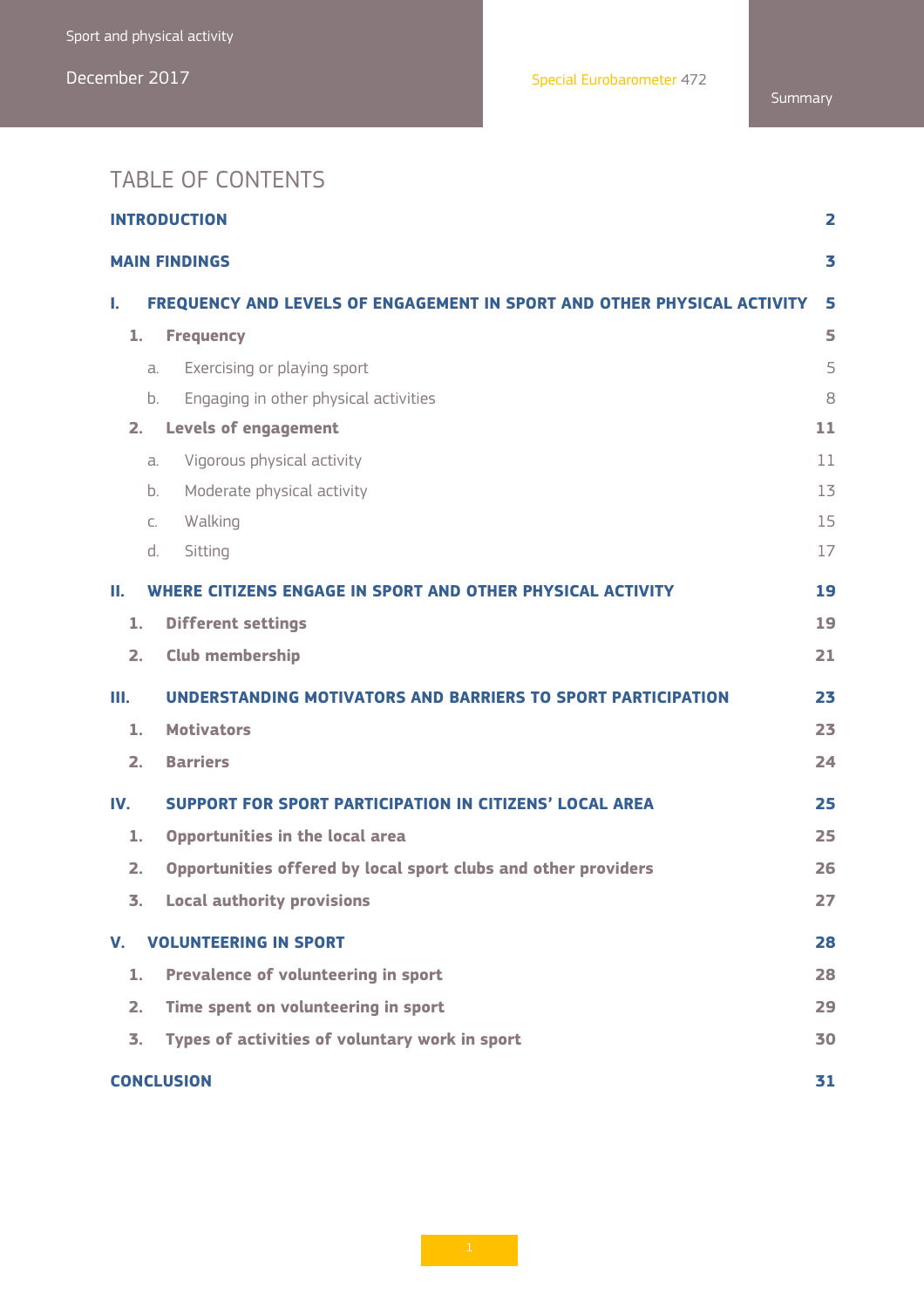**Summary** 

#### **INTRODUCTION**

This document presents the results of the Special Eurobarometer public opinion survey on sport and physical activity in the 28 EU Member States. This follows three previous Eurobarometer surveys on sport and physical activity, conducted in 2002, 2009 and 2013.

In 2007, the White Paper on Sport was issued by the European Commission as the first policy document addressing sport on behalf of the European Union. The Lisbon Treaty, in force since December 2009, introduced a specific article, namely Article 165 TFEU, which gave the EU a new supporting competence for sport. This article entails provisions for promoting European sporting issues and calls for EU action to develop the European dimension in sport.

In 2011, the Commission adopted a Communication entitled "Developing the European Dimension in Sport" providing for specific actions regarding the societal role of sport, the economic dimension of sport and the organisation of sport. Based on this Communication, the Council adopted a Resolution on an EU Work Plan for Sport 2011-2014, which further strengthened European cooperation on sport by setting priorities for EU-level work engaging the Member States and the Commission. To implement the Work Plan, work at the expert level inter alia focused on providing input to the questionnaire of the present Special Eurobarometer survey. In 2012, the Council adopted conclusions on promoting healthenhancing physical activity and on strengthening the evidence-base for sport policymaking, both calling on the Commission to issue regular surveys on sport and physical activity.

Following a proposal from the Commission, financial support for sport is now included in the form of a specific chapter in Erasmus+, the EU programme for education, training, youth and sport for the period 2014-2020.

A new EU Work Plan for Sport came into force in July 2017. It sets out the key topics that EU Member States and the Commission should prioritise up to 2020:

- Integrity of sport will focus on good governance, safeguarding minors, fighting match-fixing, doping and corruption;
- **The economic dimension, focusing on innovation in sport, and the links between sport and the** digital single market;
- Sport and society, focusing on social inclusion, coaches, media, environment, health, education and sport diplomacy.

This Special Eurobarometer survey will contribute to providing some of the data to support the developing policy framework for promoting sport and physical activity, as described above. Moreover, it will allow policymakers, researchers and other interested parties to deliver trend analysis on various matters compared to previous years.

This survey was carried out by TNS Political & Social network in the 28 EU Member States between 2 and 11 December 2017. Some 28,031 EU citizens from different social and demographic categories were interviewed face-to-face at home and in their native language, on behalf of the Directorate-General for Education, Youth, Sport and Culture. The methodology used is that of the Standard Eurobarometer surveys carried out by the Directorate-General for Communication ("Media Monitoring, Media Analysis and Eurobarometer analysis" Unit)<sup>1</sup>. It is the same for all countries and territories covered in the survey.

 

<sup>&</sup>lt;sup>1</sup> http://ec.europa.eu/commfrontoffice/publicopinion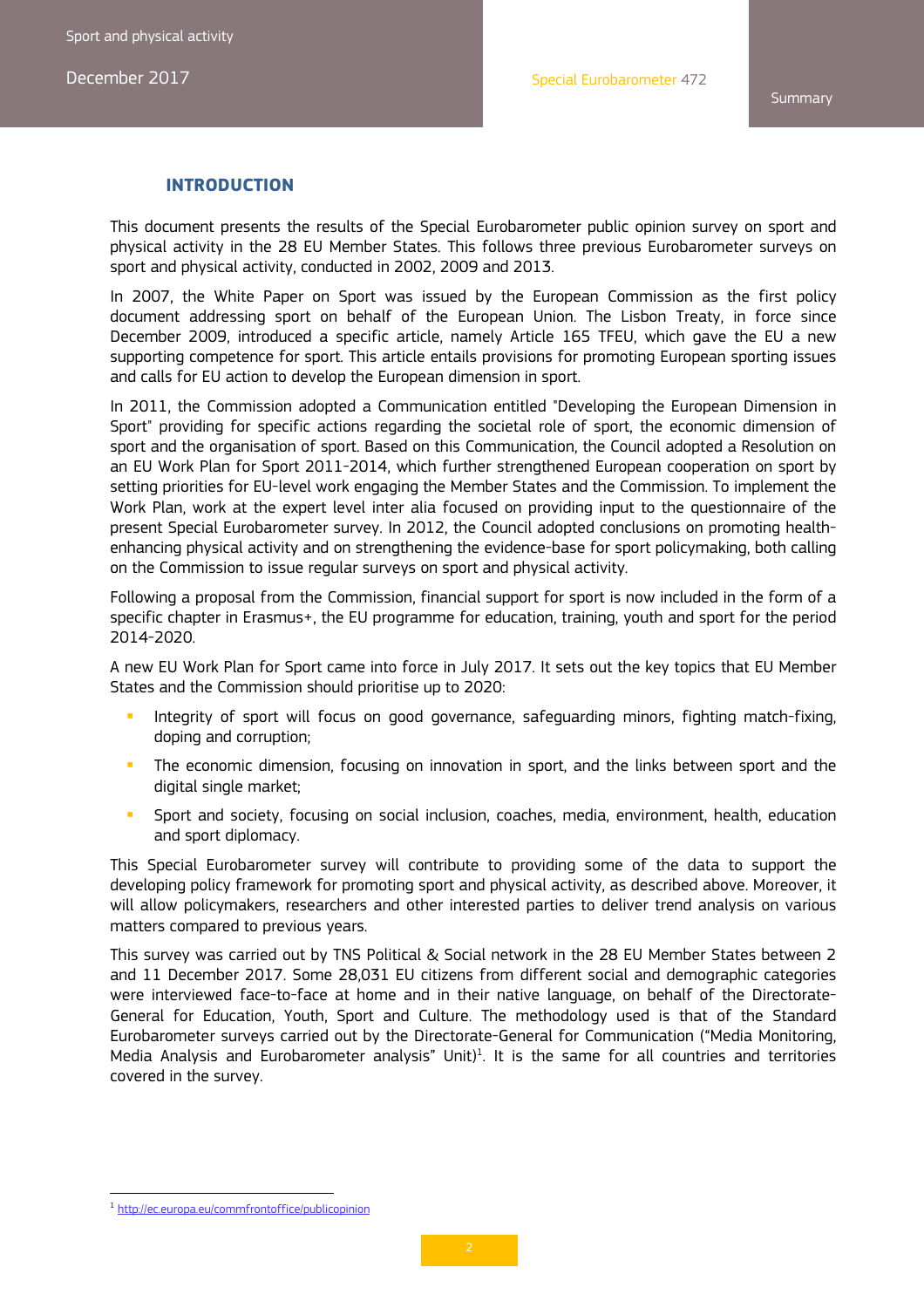#### **MAIN FINDINGS**

#### *Nearly half of Europeans never exercise or play sport, and the proportion has increased gradually in recent years*

- Two in five Europeans (40%) exercise or play sport at least once a week, including 7% who do so regularly (at least five times per week). However, almost half of respondents (46%) never exercise or play sport.
- **Levels of participation have not changed substantially since 2013. However, the proportion of those** who never exercise or play sport has increased from 42% to 46%, and this is a continuation of a gradual trend since 2009.
- Less than half of respondents (44%) do some form of other physical activity (such as cycling, dancing or gardening) at least once a week, while 35% never do this kind of activity at all (increasing from 30% in 2013).
- **D** Overall, in the EU, men exercise, play sport or engage in other physical activity more than women. This disparity is particularly marked in the 15-24 age group, with young men tending to exercise or play sport on a regular basis considerably more than young women. The amount of regular activity that people do tends to decrease with age.
- Engagement in sport and physical activity is also less prevalent among people with lower levels of education and among those with financial difficulties.
- The proportion of people who exercise or play sport regularly or with some regularity is highest in Finland (69%), Sweden (67%) and Denmark (63%). Respondents are least likely to exercise or play sport in Bulgaria, Greece and Portugal (in each of these countries, 68% never exercise or play sport).
- **There are several countries where respondents are now much less likely to engage in sport than in** 2013: Croatia, Latvia, Austria and Estonia. Levels of engagement have increased in Malta, Bulgaria and Cyprus.

#### *In a given week, more than half of Europeans do not do any vigorous physical activity, and around half do not engage in moderate physical activity*

 When asked about their levels of physical activity within a week, more than half of all respondents (58%) did not do any vigorous activity (+4pp since 2013) and 47% did not do any moderate physical activity (+3pp).

### *15% of Europeans do not walk for 10 minutes at a time at all in a weekly period, while 12% sit for more than 8.5 hours per day*

- **Most EU citizens (61%) say they walked for at least ten minutes at a time on four or more of the** last seven days. However, 15% did not walk for at least 10 minutes at a time on any day within a week. These figures are similar to those seen in 2013.
- **Demographs** On a usual day, around two thirds of respondents (69%) spend between 2.5 and 8.5 hours sitting, while 12% sit for more than 8.5 hours and 16% for no more than 2.5 hours.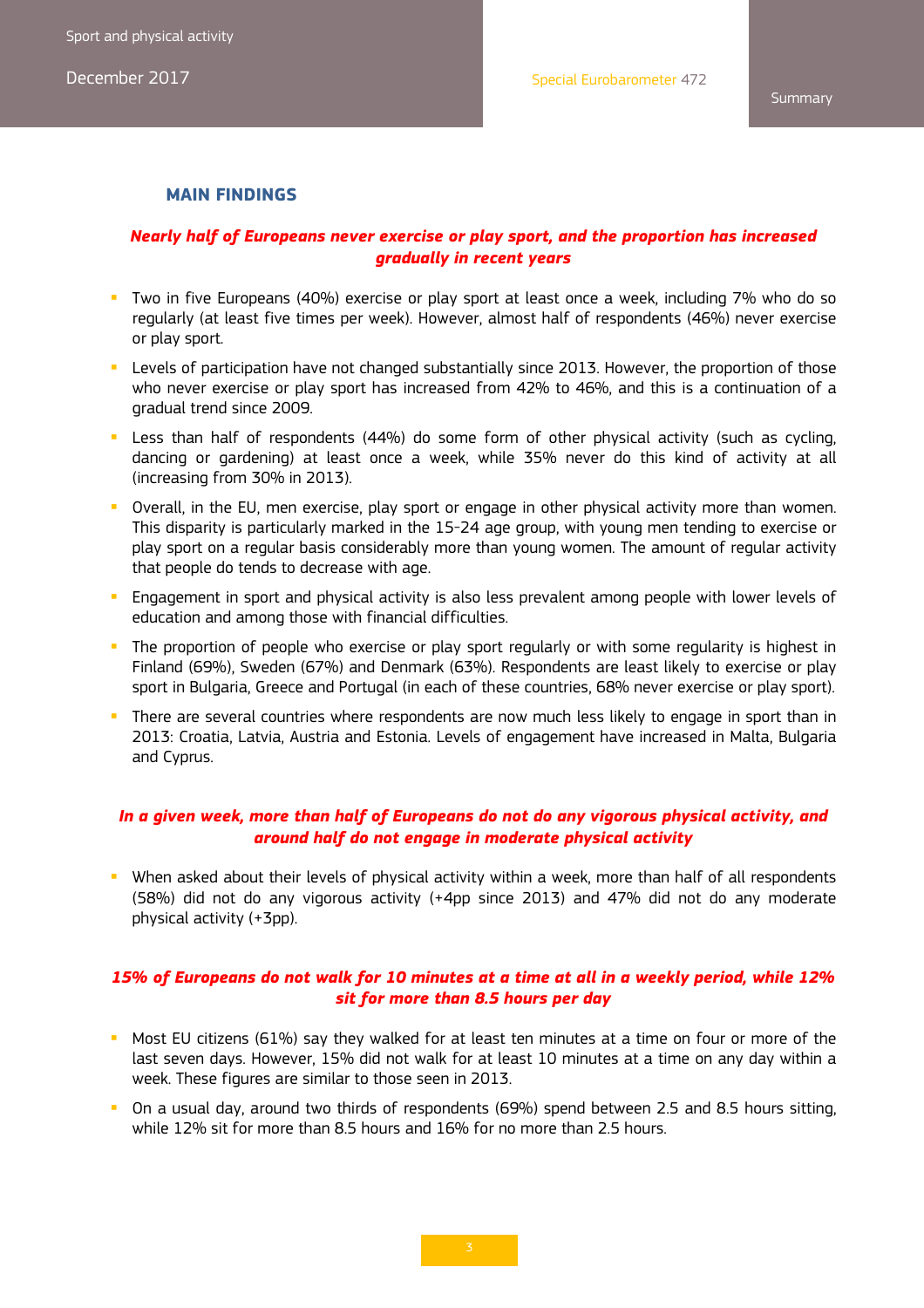#### *Formal sport settings are less popular than informal settings such as parks or outdoors, the home or the journey between home and work or school*

- **Sport or physical activity takes place in a wide range of locations, most commonly in parks and** outdoors (40%), at home (32%) or on the journey between home and school, work or shops (23%).
- **These findings are in line with those seen in 2013, although there has been an increase in the** proportion engaging in sport or physical activity at a sport centre (12%, +4pp), while the proportion doing so at home has decreased (32%, -4pp).
- In 17 countries, the most common setting for sport or physical activity is the park or outdoors; this is highest among respondents in Finland (67%). The home is the most popular setting among respondents in nine countries, mostly in Eastern Europe.
- **Three in ten EU citizens say that they are members of a club where they participate in sport or** recreational physical activities, specifically a sport club (12%), a health or fitness centre (11%), a socio-cultural club (3%) or another type of club (7%).

#### *The main motivations for participation in sport or physical activity are improved health and fitness. Lack of time is the principal barrier.*

- The most common reasons for engaging in sport or physical activity are to improve health (54%) and to improve fitness (47%). Other popular reasons include relaxing (38%), having fun (30%) and improving physical performance (28%).
- A lack of time is by far the main reason given for not practising sport more regularly (40%).

#### *Most Europeans think that there are opportunities available locally to be physically active, but many do not think their local authority does enough*

- Three quarters of respondents (74%) agree that in their local area there are many opportunities to be physically active. A similar proportion of them (73%) think that their local sport clubs and other providers offer such opportunities.
- **There are mixed views as to whether local authorities do enough to provide their citizens with** opportunities to be physically active: 39% of respondents think that they do not do enough, while 49% think they do. Figures are similar to those seen in 2013.
- Views on opportunities for physical activities are most positive in the Netherlands, Denmark, Sweden and Germany, and are least positive in Bulgaria, Romania, Croatia and Italy.

#### *6% of respondents engage in voluntary work that supports sport activities*

- **D** Overall, 6% of EU citizens say that they engage in voluntary work that supports sport activities. There was little change compared with 2013 (-1pp).
- Respondents in the Netherlands, Sweden (both 19%) and Denmark (18%) are most likely to engage in voluntary work.
- **People who volunteer in sport do a range of different activities, most commonly organising or** helping to run a sporting event (33%), followed by coaching or training (27%).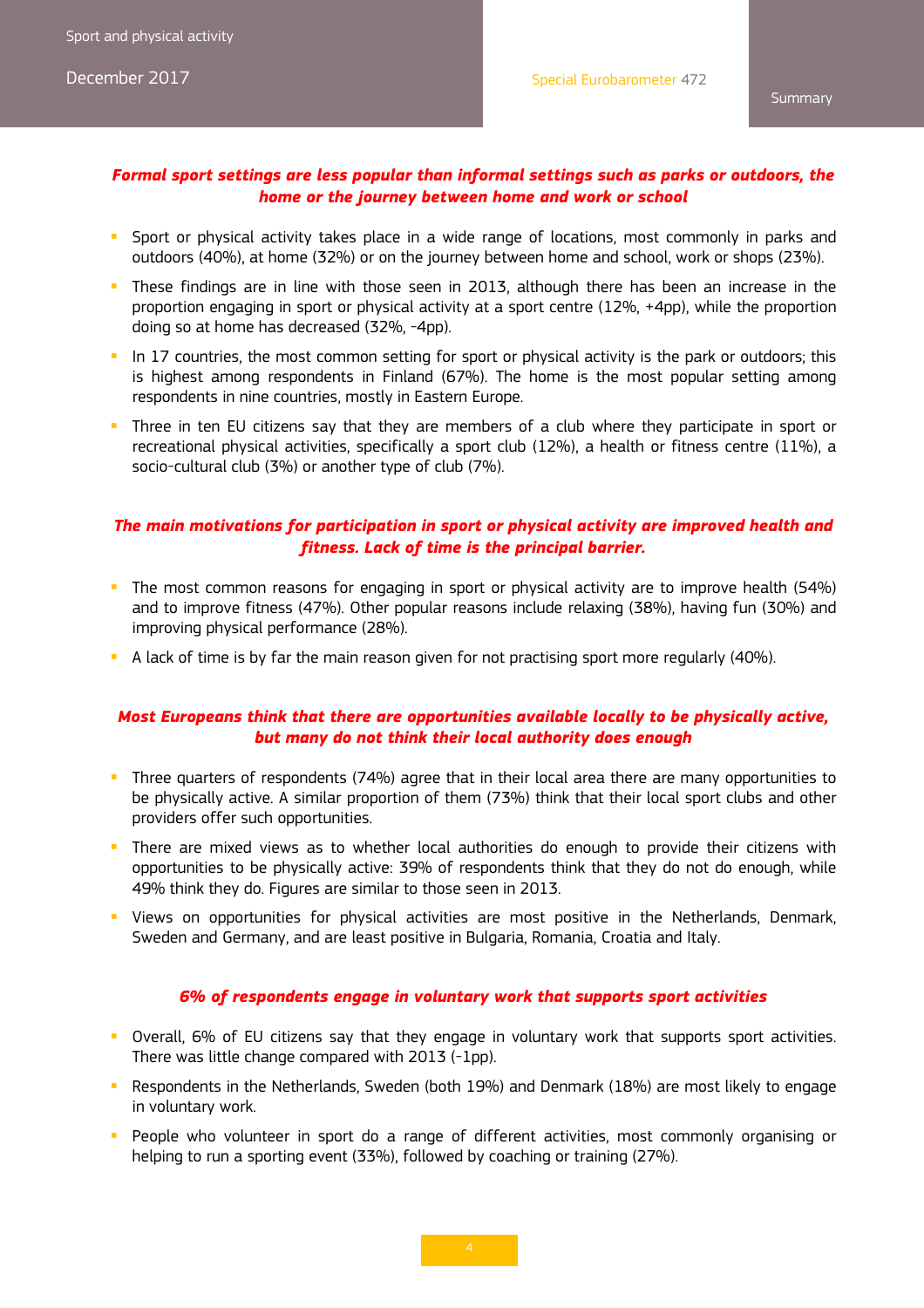### **I. FREQUENCY AND LEVELS OF ENGAGEMENT IN SPORT AND OTHER PHYSICAL ACTIVITY**

### **1. Frequency**

### **a. Exercising or playing sport**

#### *i. Findings for the EU as a whole*

The proportion of Europeans that never exercise or play sport continues to increase. Almost half of Europeans (46%) say that they never exercise or play sport, while  $14\%$  only do so seldom<sup>2</sup>. Conversely, 40% of them exercise or play sport with at least some regularity, including 7% who exercise or play sport regularly<sup>3</sup>. Compared to 2013, the proportion of those who never exercise or play sport has increased (+4 percentage points, from 42% to 46%), while the proportion that does so seldom has decreased (from 17% to 14%). This continues the longer-term trend since 2009, when 39% said that they never exercised or played sport.



#### *ii. Findings by individual countries*

There have been some large changes since 2013 in the proportions of people in different countries that never exercise or play sport. The largest increases can be seen in Croatia (+27pp), Latvia (+17pp), Austria (+13pp) and Estonia (+12pp).

There are only six countries that have seen a decrease in the proportion that never exercises or plays sport. The largest decreases are found in Malta (-19pp), Bulgaria (-10pp) and Cyprus (-8pp).

 2 QB1 How often do you exercise or play sport? By "exercise", we mean any form of physical activity which you do in a sport context or sportrelated setting, such as swimming, training in a fitness centre or sport club, running in the park.

<sup>&</sup>lt;sup>3</sup> "Regularly" means the respondent exercises at least 5 times a week; "with some regularity" means 1 to 4 times a week; and "seldom" means 3 times a month or less often.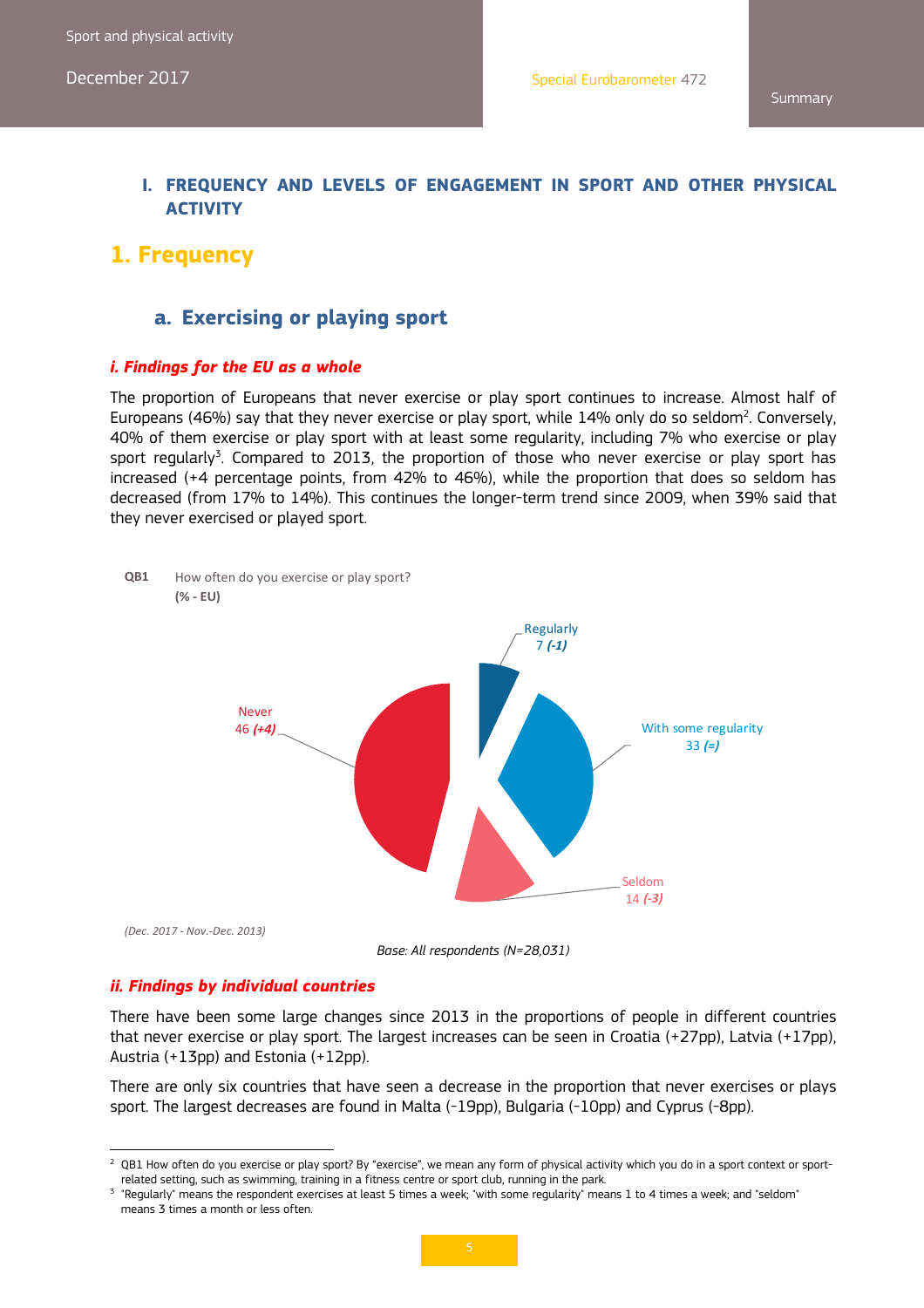In total, there are 11 countries in which more than half of respondents never exercise or play sport. Respondents in Bulgaria, Greece and Portugal (all 68%) are the most likely to never exercise or play sport, followed by respondents in Romania (63%) and Italy (62%).

In the Nordic countries, only small proportions of respondents never exercise or play sport: Finland (13%), Sweden (15%) and Denmark (20%).



*Base: All respondents (N=28,031)* 

#### *iii. Findings by socio-demographic groups*

An analysis of the socio-demographic data reveals strong differences, in line with the 2013 survey:

- Men are more likely than women to exercise or play sport: 44% of men do so with at least some regularity, compared with 36% of women; conversely, 40% of men never exercise or play sport, compared with 52% of women.
- The frequency of exercise or sport tends to decrease with age. A majority of 15-24 year-olds (62%) exercise or play sport regularly or with some regularity; this falls to 46% in the 25-39 age group, 39% for 40-54 year-olds and 30% for the 55+ age group.
- The difference between men and women is strongest in the younger age groups: just 15% of men aged 15-24 never exercise or play sport, compared with 33% of women in the same age group.
- A link also appears between education and the frequency of exercise or sport done. The majority of people who left the education system by the age of 15 or earlier (73%) say they never exercise or play sport; this falls to 52% of those who ended education at 16-19; and 31% of those who finished education at the age of 20 or over.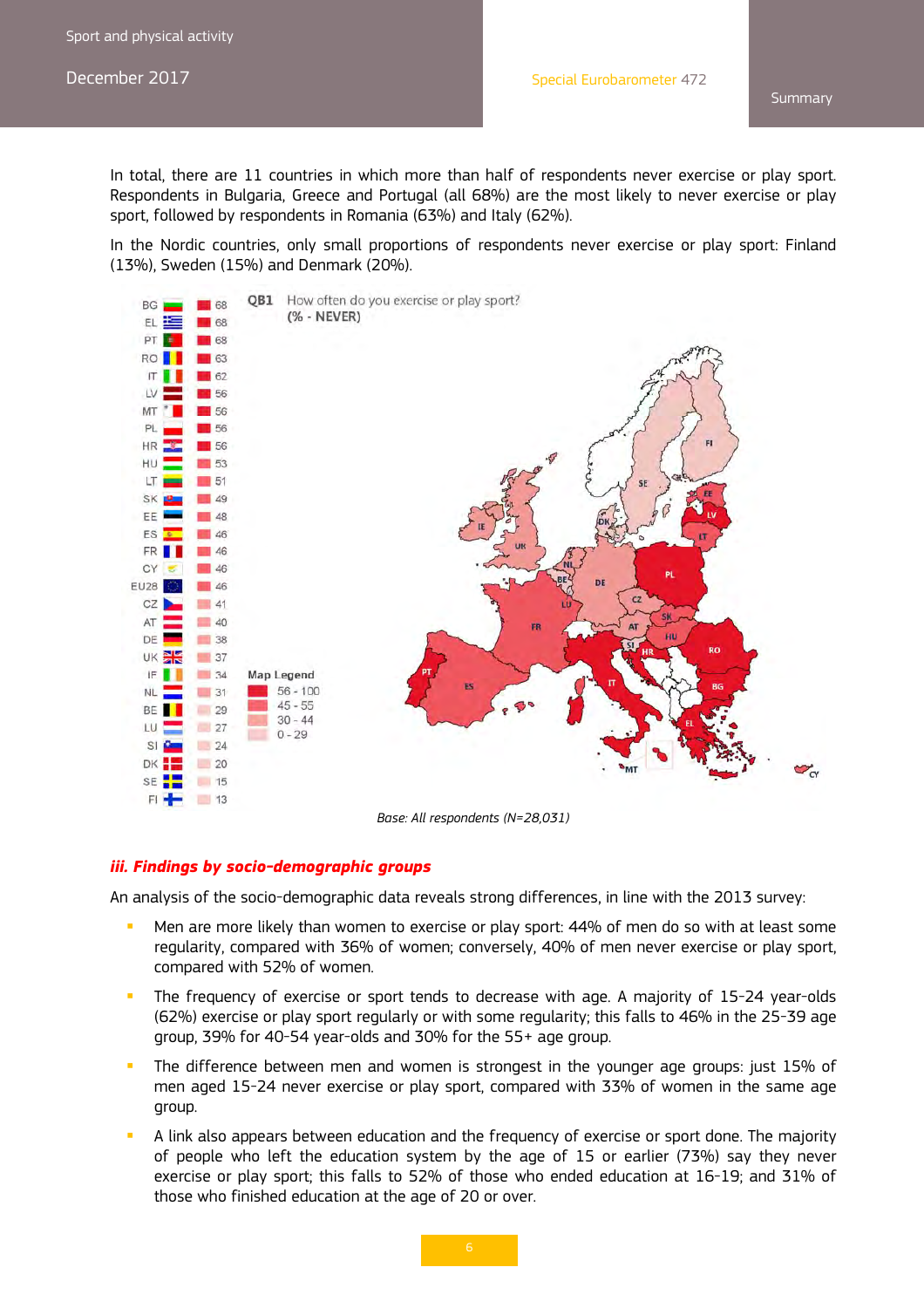**QB1**

How often do you exercise or play sport?

- People in some socio-professional categories are also more likely to exercise or play sport: 26% of managers never exercise or play sport, compared with 37% in other white-collar jobs, 36% of self-employed people and 49% of manual workers. A high proportion of housepersons (67%) never exercises or play sport.
- **There are differences in relation to the respondent's financial position: the majority of those who** have difficulties paying bills never exercise or play sport (66% of those who have difficulties most of the time, and 55% of those who have difficulties from time to time).

*Base: All respondents (N=28,031)* 

**<sup>(% -</sup> EU)** With some<br>regularity With some von't know Don't know Regularly Seldom Never EU28 7 33 14 46 0 只 Gender Men 8 36 16 40 0 Women 7 29 12 52 0 H<sub>i</sub> Age 15-24 9 53 14 24 0 25-39 6 40 19 35 0 40-54 7 32 17 44 0 55 + 8 22 9 61 0 **「八** Gender and Age Men 15-24 12 13 9 14 15 0 Men 25-39 6 45 21 28 0 Men 40-54 6 35 20 39 0 Men 55+ 8 22 12 58 0 Women 15-24 6 6 47 14 33 0 Women 25-39 4 36 17 42 1 Women 40-54 7 7 29 14 50 0 Women 55+ 7 21 8 64 0 Education (End of) 15- 6 14 7 73 0 16-19 6 27 15 52 0 20+ 9 43 17 31 0 Still studying 10 10 53 11 16 0 Socio-professional category Self-employed 7 7 39 18 36 0 Managers 7 46 20 26 1 Other white collars **4** 40 19 37 0 Manual workers 6 1 29 16 49 0 House persons 5 18 18 10 67 0 Unemployed 10 | 26 | 14 | 49 | 1 Retired 8 20 9 63 0 Students 10 63 11 16 0  $\overline{\mathbb{R}}$  Difficulties paying bills Most of the time  $\begin{array}{ccc} 4 & 19 & 11 & 66 \end{array}$  0 From time to time  $\begin{array}{ccc} 5 & 24 & 15 & 55 & 1 \end{array}$ Almost never/ Never 8 37 14 41 0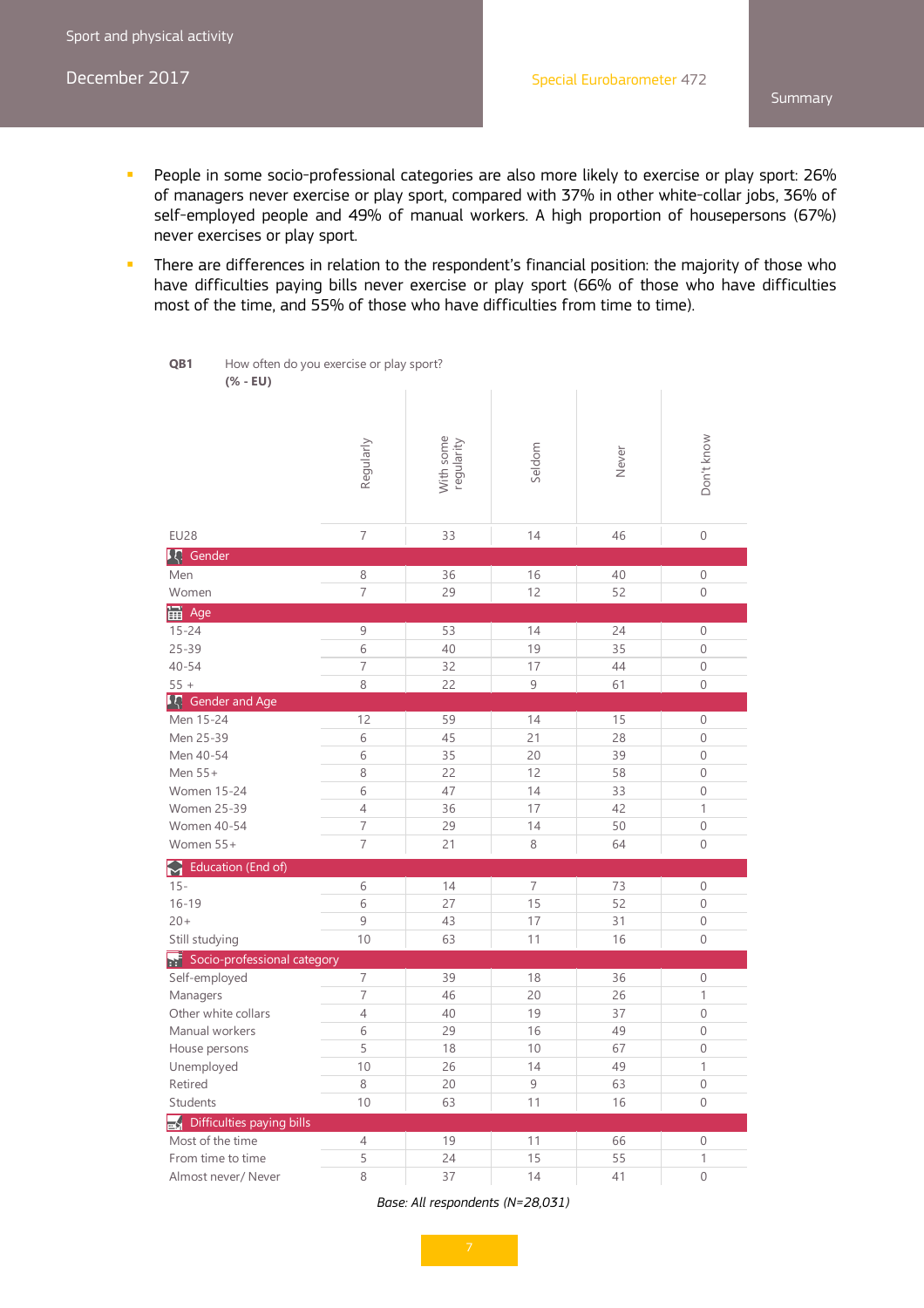# **b. Engaging in other physical activities**

#### *i. Findings for the EU as a whole*

Less than half of respondents engage in other physical activities, such as cycling, dancing or gardening. Respondents are now less likely to engage in other physical activity than they were in 2013. The proportion that never does this kind of activity has increased (+5pp), while the proportion that does so with some regularity has decreased (-3pp).

When asked about their engagement in other physical activity (such as cycling, dancing or gardening), 14% of EU citizens say they do this kind of activity regularly, while 30% do so with some regularity. However, the majority of respondents do this kind of activity seldom (21%) or never (35%)<sup>4</sup>.

**QB2** And how often do you engage in other physical activity such as cycling fromone place to another, dancing,



*(Dec. 2017 ‐ Nov.‐Dec. 2013)*

*Base: All respondents (N=28,031)* 

#### *ii. Findings by individual countries*

 

Looking at individual countries, a clear general geographical pattern appears: the proportion of those who never engage in other physical activities tends to be higher in countries in Southern Europe than in Northern Europe.

The proportion of people who engage in other physical activities regularly (at least five times a week) is the highest in the Netherlands (45%), and is also at a high level in Denmark and Sweden (both 30%).

By contrast, in a number of countries less than one in ten respondents regularly engage in other physical activities, with the lowest proportions found in Malta, Italy and Portugal (all 5%).

In six countries, more than half of respondents never engage in other physical activities: Malta (68%), Portugal (64%), Italy (57%), Cyprus (52%), Romania and Spain (both 51%). The proportion of those who never engage in this kind of activity is lowest in the Netherlands (7%), Sweden (8%), Denmark (10%) and Finland (11%).

<sup>4</sup> "Regularly" means the respondent engages in other physical activity at least 5 times a week; "with some regularity" means 1 to 4 times a week; and "seldom" means 3 times a month or less often.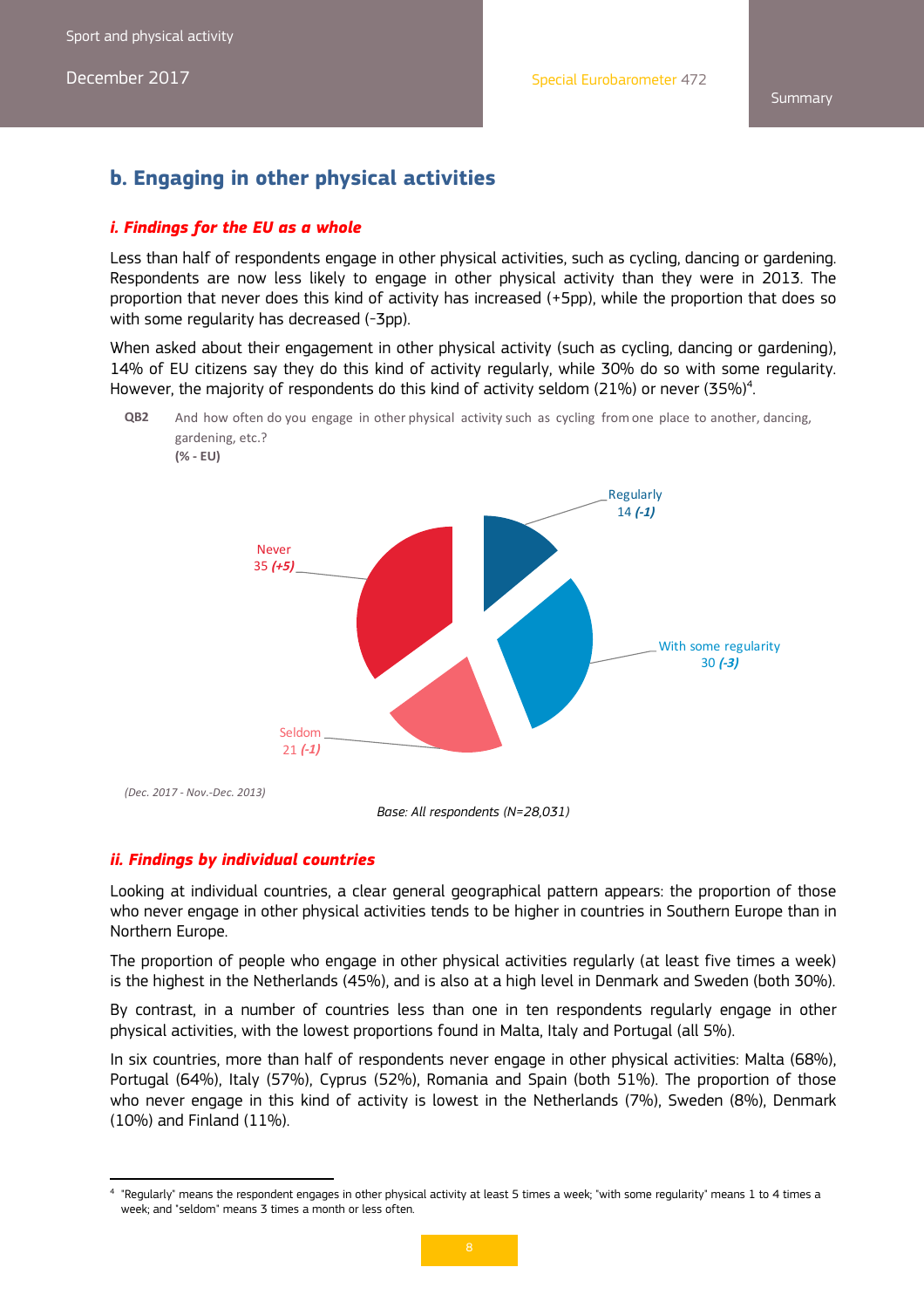With regards to the evolution of this tendency since 2013, there has been an increase in most countries in the proportion of people who never engage in other physical activities, most notably in Croatia (+20pp), Romania (+15pp), Austria (+12pp), Malta (+11pp) and the Czech Republic (+10pp).

There are only four countries where there has been a decrease in the proportion of those who never engage in this kind of activity: Bulgaria (-6pp), Cyprus (-5pp), Greece (-4pp) and Belgium (-2pp).



*Base: All respondents (N=28,031)* 

#### *iii. Findings by socio-demographic groups*

As with exercising or playing sport, strong differences can be observed between socio-demographic groups when looking at other physical activities:

- Men are more likely than women to engage in other physical activities: 31% of men never take part in this kind of activity, compared with 40% of women.
- Older people are less likely to engage in other physical activities: people aged 55 or over are more likely to say that they never engage in any other physical activity (45%, falling to 33% of 40-54 year olds, 29% of 25-39s, and 25% of 15-24 year olds).
- More than half (57%) of people who finished education by the age of 15 say they never engage in other physical activities. This falls to 37% of those who ended education at 16-19; and 24% of those who finished education at the age of 20 or over.
- Those with financial difficulties are less likely to engage in other physical activities. The proportion that never does this kind of activity is 49% among those who have difficulties paying bills most of the time, and 45% among those who have difficulties from time to time, compared with 31% of those who never or almost never have difficulties.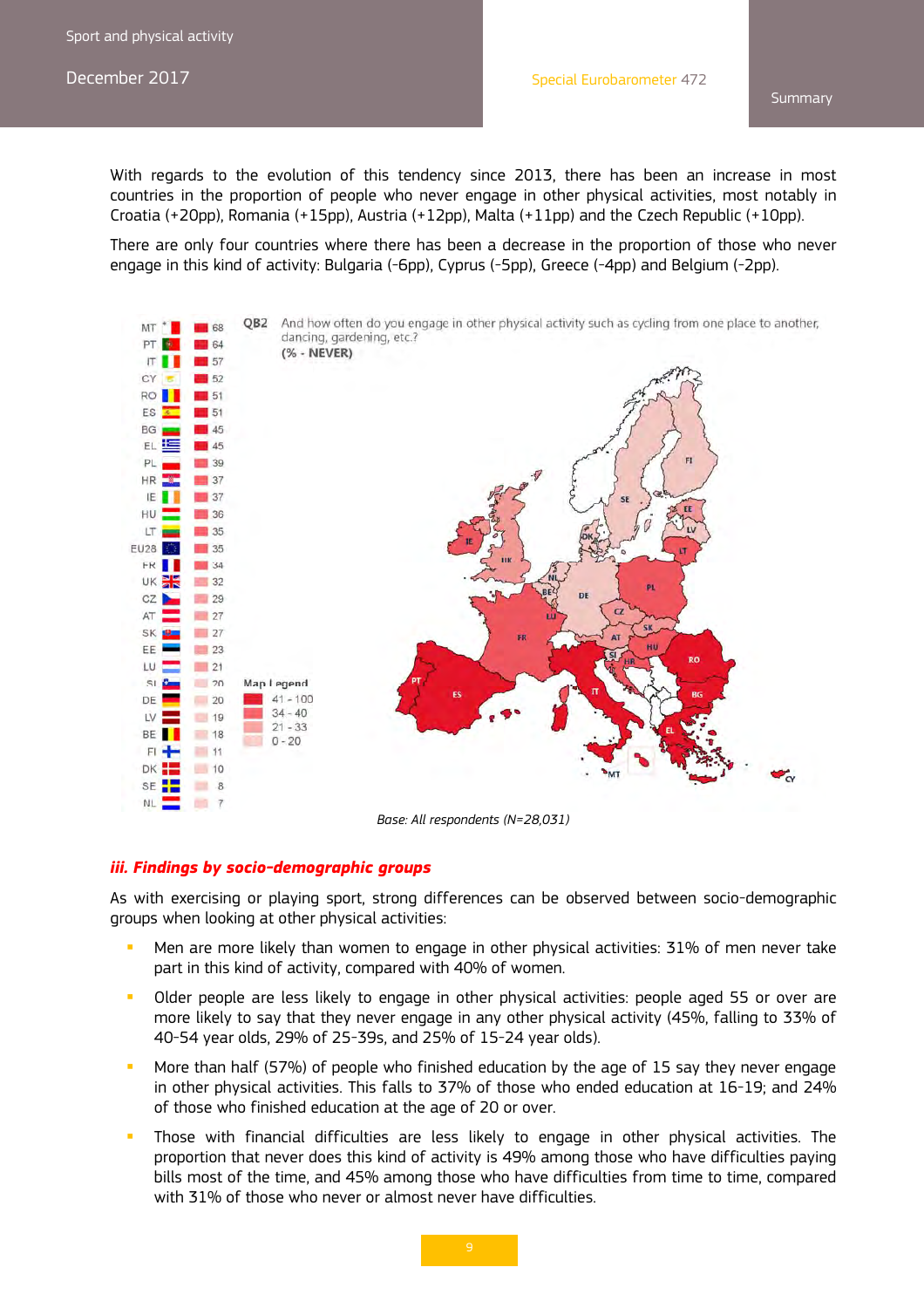- **Engagement in other physical activities varies depending on subjective urbanisation: respondents** who live in a rural village are more likely to engage in other physical activities (32% say they never do so), compared with those living in a large town (41%).
- There is a strong link between exercise and sport: among those who never exercise or play sport, the majority (62%) also say that they never participate in other physical activities.

**QB2** And how often do you engage in other physical activity such as cycling from one place to another, dancing, gardening, etc.? **(% - EU)**

| $\sqrt{2}$ $  \sqrt{2}$               |           |                         |        |       |                |
|---------------------------------------|-----------|-------------------------|--------|-------|----------------|
|                                       | Regularly | With some<br>regularity | Seldom | Never | Don't know     |
| <b>EU28</b>                           | 14        | 30                      | 21     | 35    | $\mathbf 0$    |
| <b>Id</b><br>Gender                   |           |                         |        |       |                |
| Men                                   | 15        | 32                      | 22     | 31    | 0              |
| Women                                 | 13        | 28                      | 19     | 40    | $\mathbf 0$    |
| <b>面</b> Age                          |           |                         |        |       |                |
| $15 - 24$                             | 17        | 34                      | 23     | 25    | $\mathbf{1}$   |
| $25 - 39$                             | 12        | 32                      | 26     | 29    | $\mathbf{1}$   |
| $40 - 54$                             | 13        | 31                      | 23     | 33    | $\mathbf 0$    |
| $55 +$                                | 14        | 26                      | 15     | 45    | $\overline{0}$ |
| Helucation (End of)                   |           |                         |        |       |                |
| $15 -$                                | 10        | 20                      | 13     | 57    | $\mathbf 0$    |
| $16 - 19$                             | 12        | 28                      | 22     | 37    | $\mathbf{1}$   |
| $20 +$                                | 16        | 38                      | 22     | 24    | $\overline{0}$ |
| Still studying                        | 19        | 36                      | 23     | 21    | 1              |
| Difficulties paying bills<br>$\equiv$ |           |                         |        |       |                |
| Most of the time                      | 12        | 21                      | 17     | 49    | $\mathbf{1}$   |
| From time to time                     | 10        | 23                      | 22     | 45    | $\mathbf 0$    |
| Almost never/ Never                   | 15        | 34                      | 20     | 31    | $\mathbf 0$    |
| Subjective urbanisation               |           |                         |        |       |                |
| Rural village                         | 15        | 33                      | 19     | 32    | 1              |
| Small/ mid size town                  | 14        | 29                      | 22     | 35    | $\mathbf 0$    |
| Large town                            | 11        | 27                      | 20     | 41    | $\mathbf{1}$   |
| Exercise or play sport                |           |                         |        |       |                |
| Regularly                             | 46        | 26                      | 10     | 17    | $\mathbf{1}$   |
| With some regularity                  | 13        | 54                      | 20     | 13    | $\mathbf 0$    |
| Seldom                                | 11        | 26                      | 53     | 10    | $\mathbf 0$    |
| Never                                 | 10        | 15                      | 13     | 62    | $\overline{0}$ |

*Base: All respondents (N=28,031)*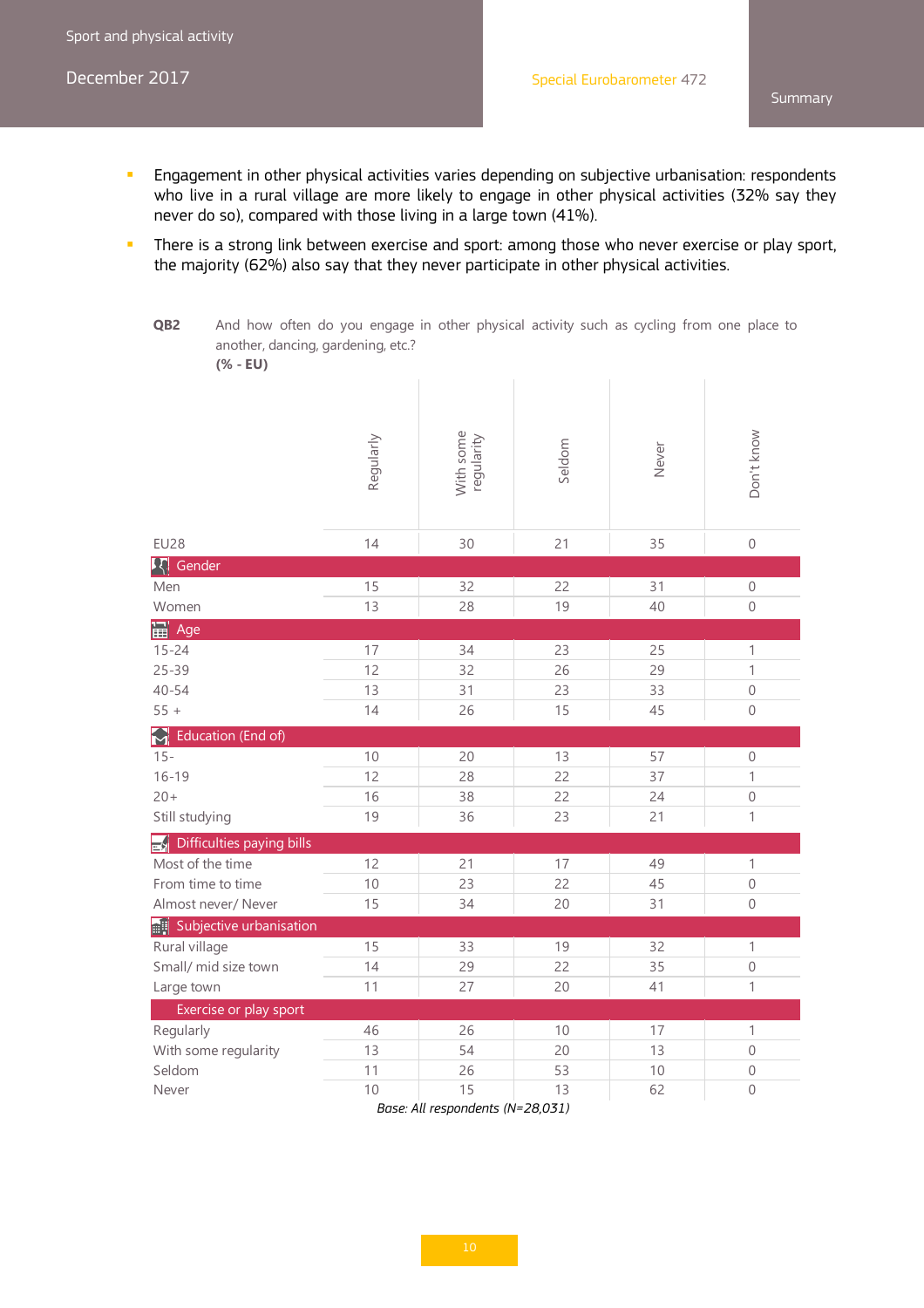# **2. Levels of engagement**

### **a. Vigorous physical activity**

#### *i. Findings for the EU as a whole*

When asked on how many days they engage in vigorous physical activity, 15% of respondents say they did vigorous physical activity on at least four of the previous seven days, while 27% did so on one to three days. However, the majority (58%) of all respondents did not do any vigorous physical activity in the previous week.

The proportion that did no vigorous activity has increased by 4 pp since 2013. In parallel, there has been a decrease in the proportion of respondents who did vigorous physical activity (-3 pp) in the previous week.



#### *ii. Findings by individual countries*

Findings in many individual countries are similar to the EU28 figures. However, respondents are more likely to have done vigorous physical activity on at least four of the previous seven days in Germany (22%), Latvia, Finland and Luxembourg (all 21%). Respondents are most likely to have done vigorous physical activity on at least one day in Finland (66%), the Netherlands (63%) and Sweden (62%).

Respondents are least likely to have done any vigorous physical activity in Portugal (79% did none in the previous week), Malta (78%) and Italy (74%). The proportion that did vigorous physical activity on at least four of the last seven days is the lowest in Italy (5%), Portugal (7%), Bulgaria, Greece and Malta (all 9%).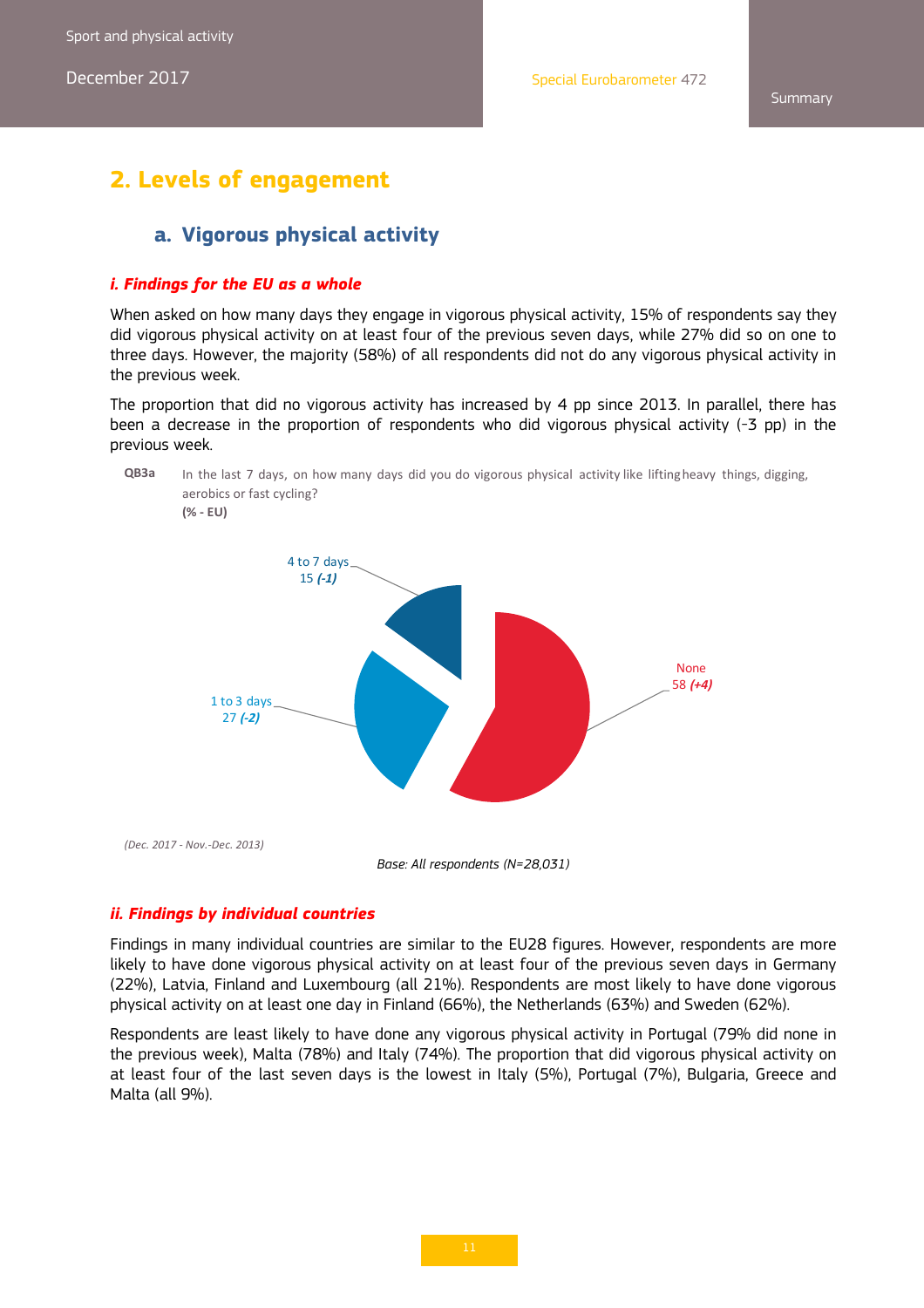**Summary** 

QB3a In the last 7 days, on how many days did you do vigorous physical activity like lifting heavy things, digging, aerobics or fast cycling?



#### *iii. Findings by socio-demographic groups*

The differences between socio-demographic groups include:

- **Men are more likely than women to do vigorous physical activity: 18% of men did so on at least** four of the previous seven days, compared with 11% of women. The proportion who did no vigorous physical activity is 51% for men and 65% for women.
- Older people are less likely to do vigorous physical activity: people aged 55 or over are more likely to say that they did no vigorous physical activity (71%, falling to 56% of 40-54 year olds, 47% of 25-39s, and 42% of 15-24 year olds).
- The difference between men and women is most pronounced in the 15-24 age group: 53% of women in this age group did no vigorous activity, compared with 31% of men.
- Around half (48%) of those who finished education at the age of 20 or over did no vigorous physical activity in the previous week. This was higher among those who ended education at 16- 19 (60%), and higher still among people who finished education by the age of 15 (77%).
- Students (23%) are more likely than respondents from other socio-professional groups to do vigorous physical activity on four to seven days in the last week. Looking at the occupational groups, those in manual occupations (22%) are more likely to have done vigorous physical activity on at least four of the last seven days. This may suggest that, for some respondents, the activities may be work-related.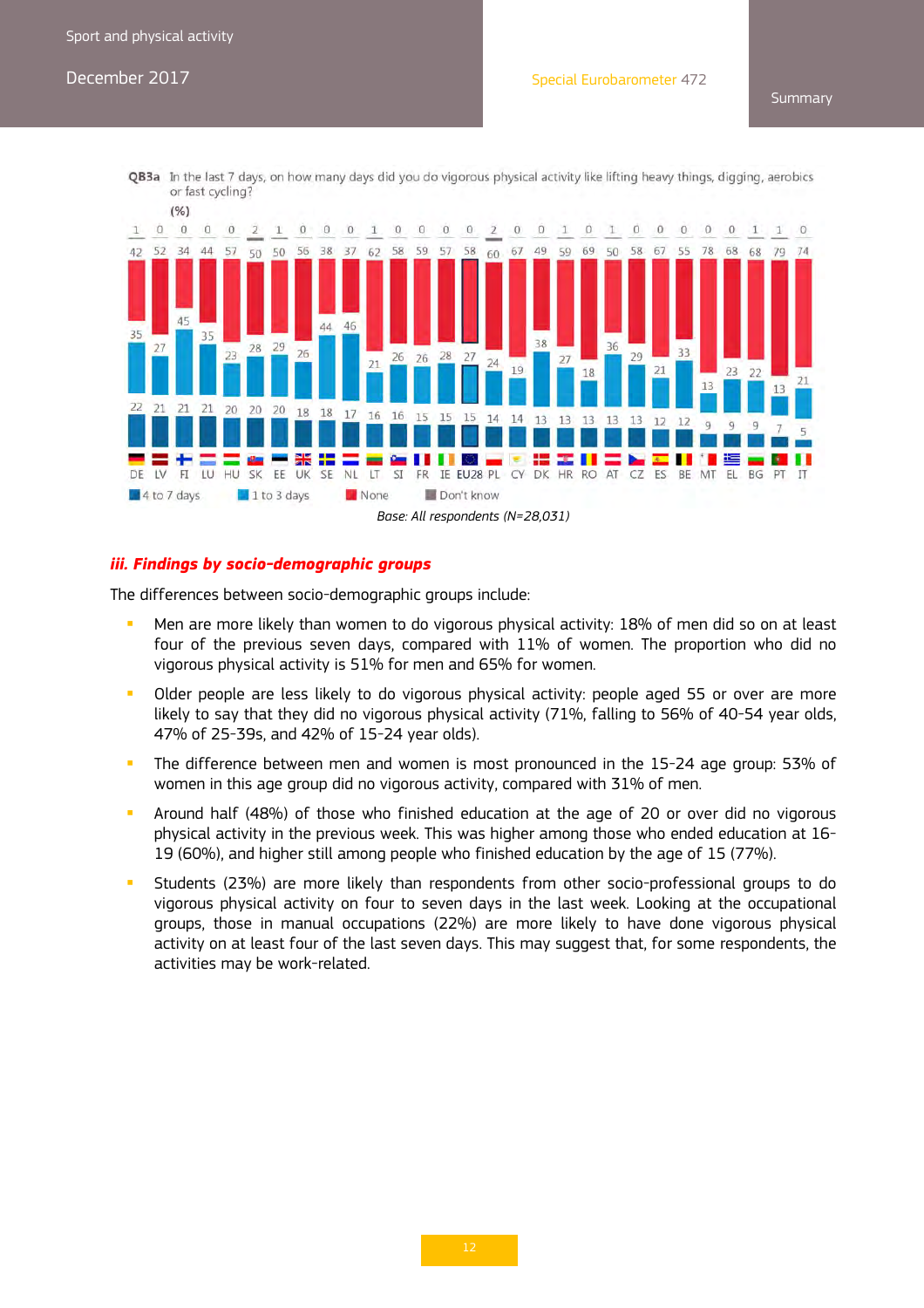Sport and physical activity

December 2017

**Summary** 

# **b. Moderate physical activity**

#### *i. Findings for the EU as a whole*

Respondents were asked on how many days they engage in moderate physical activity. Just under one in four respondents (23%) say they did moderate physical activity on at least four of the previous seven days, while 29% did so on one to three days. However, almost half (47%) did not do any moderate physical activity in the previous week.

The results show a slight decline in the frequency of moderate physical activity since 2013. The proportion of those who did no moderate physical activity at all in the last week increased by 3 pp, while there was a corresponding decrease in the proportions that did moderate physical activity (-3 pp).





*Base: All respondents (N=28,031)* 

#### *ii. Findings by individual countries*

Looking at country level, respondents are most likely to do moderate physical activity on at least four of the previous seven days in the Netherlands (43%), Denmark (40%) and Germany (39%).

Respondents in Italy (8%), Malta (9%) and Portugal (10%) are the least likely to have done moderate physical activity on at least four of the last seven days. Furthermore respondents in Malta (76%), Portugal (72%) and Italy (68%) are also the most likely to say that they did no moderate physical activity at all.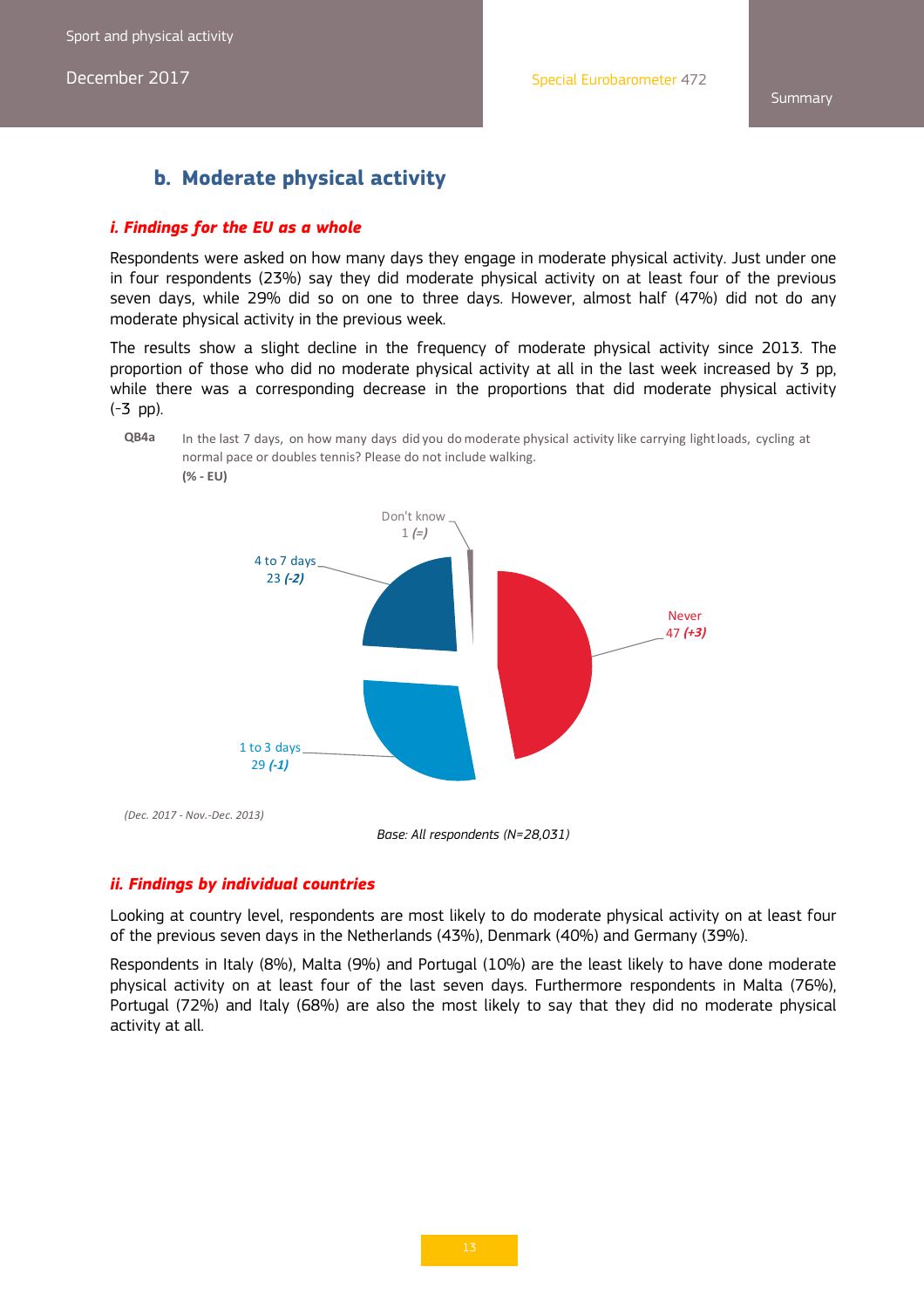**Summary** 





#### *iii. Findings by socio-demographic groups*

Differences by socio-demographic groups include:

- **Men are more likely than women to do moderate physical activity: 42% of men did no moderate** physical activity in the previous seven days, compared with 52% of women.
- Older people are less likely to do moderate physical activity: people aged 55 or over are more likely to say that they did no moderate physical activity in the previous seven days (56%, falling to 46% of 40-54 year olds, 41% of 25-39 year olds, and 35% in 15-24 age group).
- The difference between men and women is most pronounced in the 15-24 age group: 43% of women in this age group did no moderate activity, compared with 26% of men.
- There is a link between education and moderate physical activity. While 66% of people who left the education system by the age of 15 say they did no moderate physical activity in the previous week, this falls to 50% of those who ended education at 16-19, and 37% of those who finished education at the age of 20 or over.
- Those with financial difficulties are less likely to engage in moderate physical activity. The proportion that never does this kind of activity is 61% among those who have difficulties paying bills most of the time, and 56% among those who have difficulties from time to time, compared with 43% of those who never or almost never have difficulties.
- There is a difference by type of urbanisation: respondents who live in a rural village are more likely to engage in moderate physical activity (43% say they never do so), compared with those living in a large town (52%).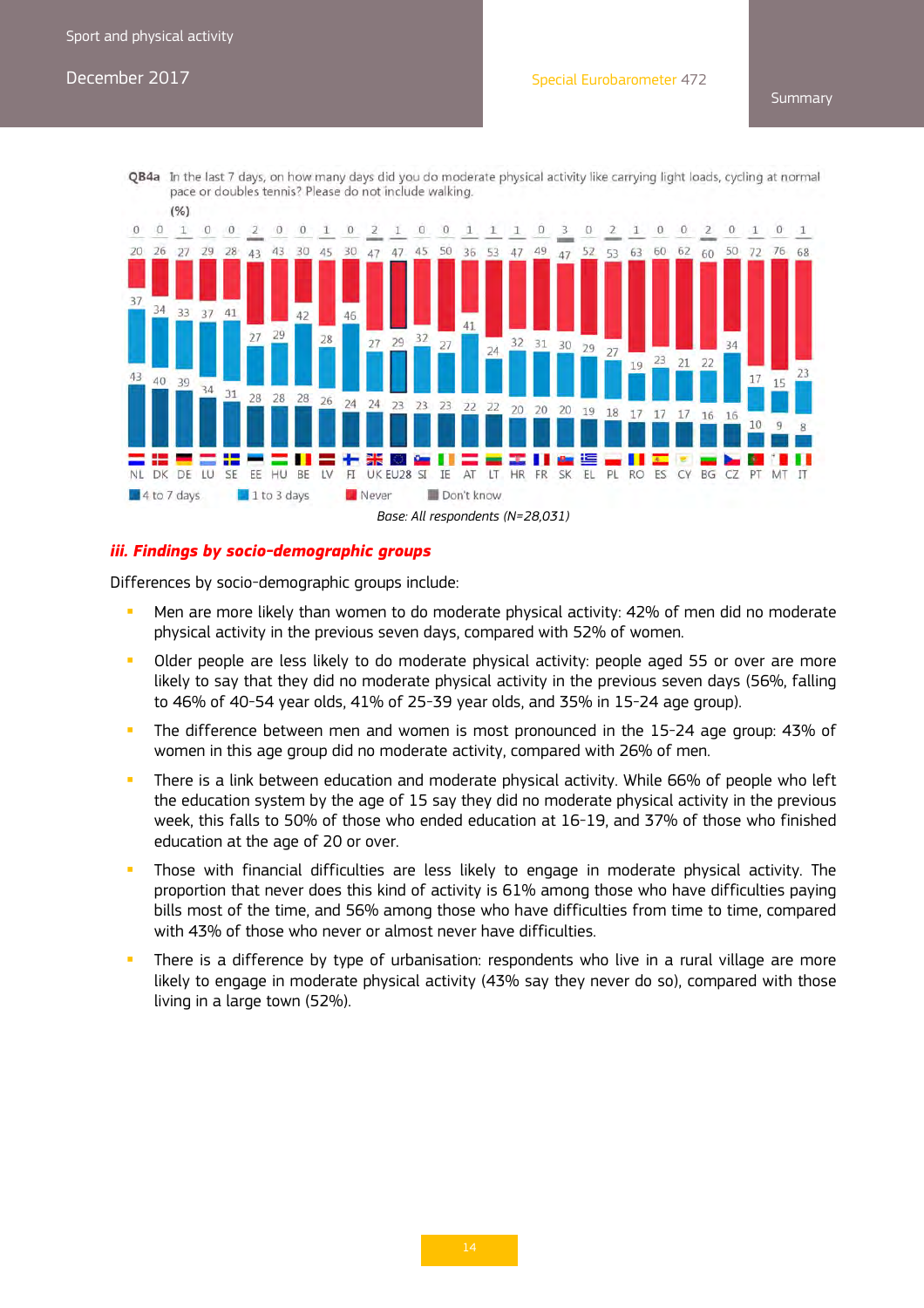### **c. Walking**

#### *i. Findings for the EU as a whole*

Respondents were asked how many days they walked for at least ten minutes at a time in the previous seven days. Around six out of ten (61%, +1 pp) say they walked for at least ten minutes at a time on four or more days in the previous week, while 23% (-3 pp) say they walked for this amount of time on one to three days. However, around one in seven EU citizens (15%, +2 pp) say they did not walk for ten minutes at a time on any day during the previous week.



#### *ii. Findings by individual countries*

The countries where people are most likely to walk for ten minutes or more on at least four days per week are Spain (74%), the UK (72%), Bulgaria, Germany (both 70%), Luxembourg and Estonia (both 69%).

By contrast, there are five countries where less than half of respondents have walked for ten minutes or more on at least four days: Cyprus (37%), Italy, Belgium (both 46%), Portugal (47%) and Austria (48%).

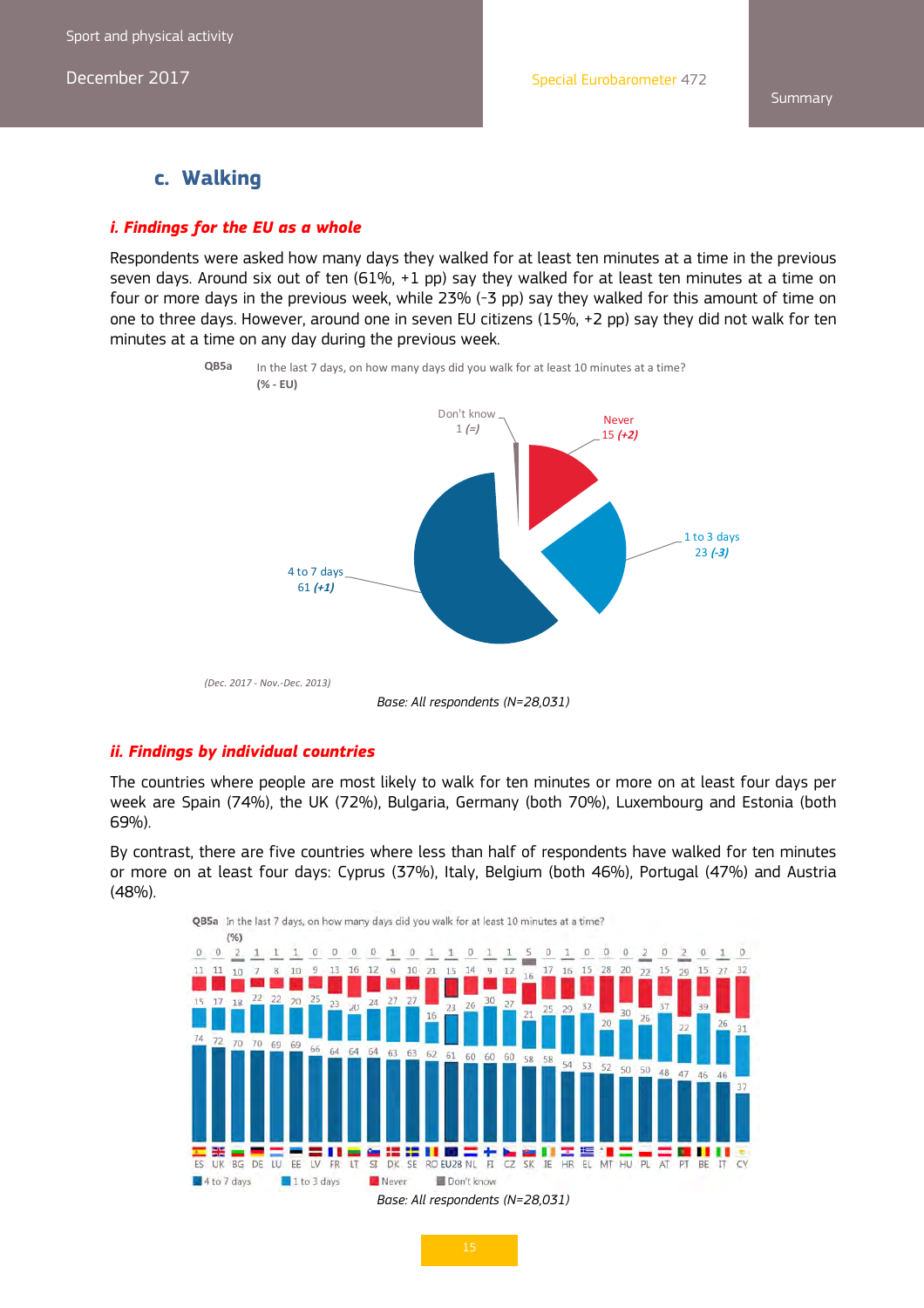#### *iii. Findings by socio-demographic groups*

Socio-demographic differences include:

- **P** Younger people are more likely to walk for ten minutes or more. The proportion that does this on at least four days per week ranges from 70% of 15-24 year olds to 57% of those aged 55+. The proportion that did not walk for ten minutes or more at all is 8% among 15-24s, rising to 19% among the 55+ age group.
- There are no significant differences by gender.
- People who left the education system by the age of 15 are less likely to walk for ten minutes or more at a time: 23% did not do this at all in the previous week, compared with 15% of those who ended education at 16-19, and 10% of those who finished education at the age of 20 or over.
- There is a link between walking and exercising or playing sport. Respondents who exercise or play sport regularly are more likely to walk for ten minutes or more at least four days a week (84%). At the other extreme, those who do not exercise or play sport at all are less likely to walk for ten minutes or more at a time (24% did not do so at all in the previous week).

**QB5a** In the last 7 days, on how many days did you walk for at least 10 minutes at a time? (DO NOT SHOW SCREEN - DO NOT READ OUT) **(% - EU)**

|                         | Never | 1 to 3 days | 4 to 7 days | Don't know   | Average |
|-------------------------|-------|-------------|-------------|--------------|---------|
| <b>EU28</b>             | 15    | 23          | 61          | 1            | 4.4     |
| 【 Gender                |       |             |             |              |         |
| Men                     | 15    | 24          | 60          | $\mathbf{1}$ | 4.3     |
| Women                   | 15    | 22          | 62          | 1            | 4.4     |
| B Age                   |       |             |             |              |         |
| $15 - 24$               | 8     | 21          | 70          | 1            | 4.9     |
| $25 - 39$               | 11    | 22          | 66          | $\mathbf{1}$ | 4.7     |
| $40 - 54$               | 15    | 24          | 60          | $\mathbf{1}$ | 4.3     |
| $55 +$                  | 19    | 23          | 57          | 1            | 4.0     |
| 8<br>Education (End of) |       |             |             |              |         |
| $15 -$                  | 23    | 21          | 56          | $\mathbf 0$  | 3.9     |
| $16 - 19$               | 15    | 24          | 60          | 1            | 4.3     |
| $20 +$                  | 10    | 23          | 66          | $\mathbf{1}$ | 4.7     |
| Still studying          | 8     | 19          | 72          | 1            | 4.9     |
| Exercise or play sport  |       |             |             |              |         |
| Regularly               | 5     | 10          | 84          | 1            | 5.7     |
| With some regularity    | 6     | 27          | 67          | $\mathbf{0}$ | 4.7     |
| Seldom                  | 11    | 31          | 58          | $\mathbf 0$  | 4.2     |
| Never                   | 24    | 19          | 56          | $\mathbf 1$  | 3.9     |

*Base: All respondents (N=28,031)*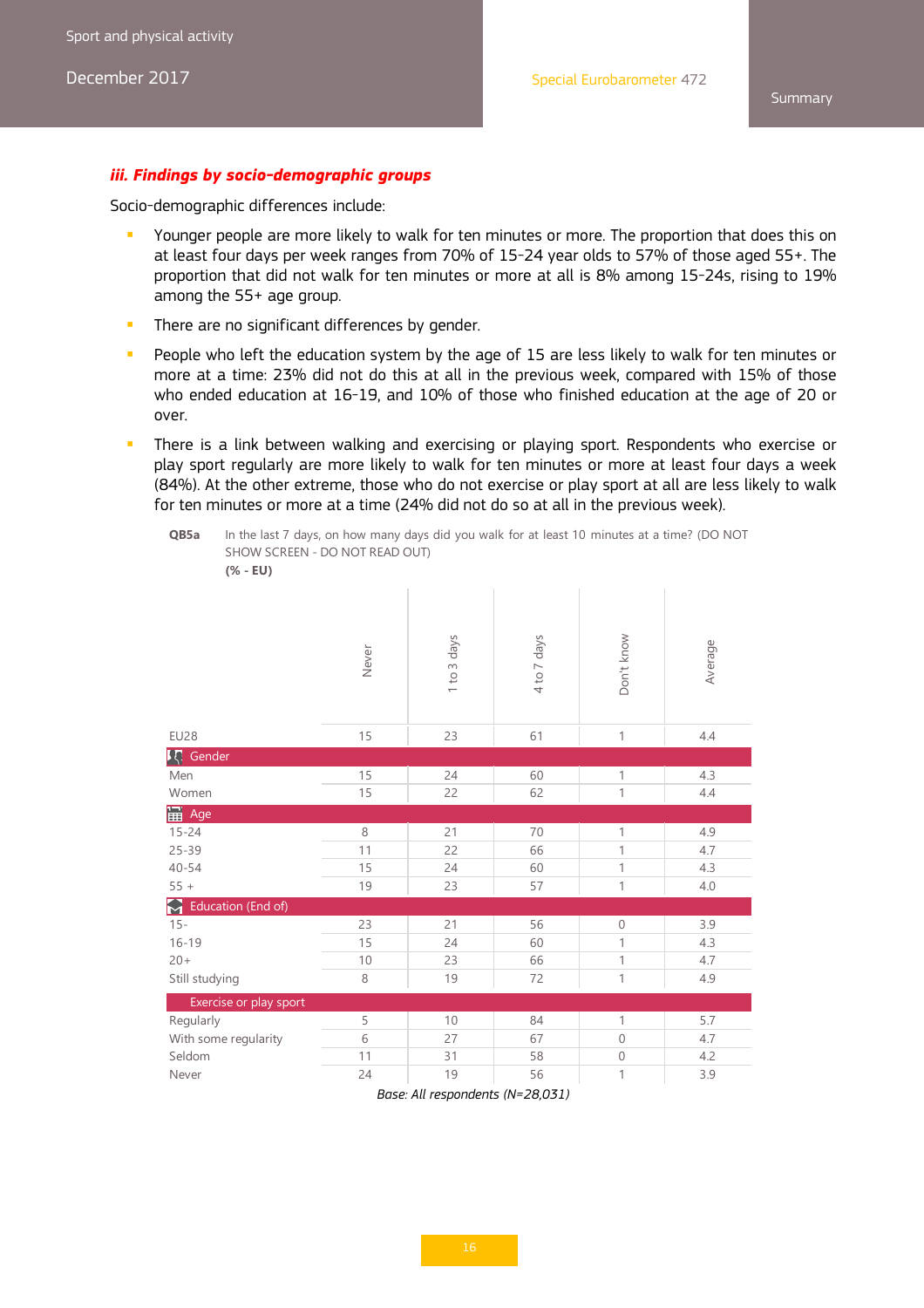### **d. Sitting**

#### *i. Findings for the EU as a whole*

When asked about the amount of time they spend sitting on a usual day, around one in eight respondents (12%) say they sit for more than 8 hours and 30 minutes, while 29% spend between 5 hours 31 minutes and 8 hours 30 minutes sitting (+3 pp). Two in five (40%) sit for between 2 hours 31 minutes and 5 hours 30 minutes (-3 pp), while one in six (16%) only sit for 2 hours 30 minutes or less.

#### *ii. Findings by individual countries*

Looking at country level, respondents are more likely to spend 2 hours 30 minutes or less sitting down in Romania (31%), followed by those in Portugal (23%), Cyprus and Poland (both 22%).

At the other end of the scale, respondents are more likely to spend more than 8 hours 30 minutes per day sitting down in the Netherlands (32%), Denmark (23%), the Czech Republic (21%), Sweden (20%) and Greece (19%).



It is notable that in some of the countries where respondents spend a long time sitting down, the proportion of citizens who exercise or play sport on a regular basis tends to be high (e.g. Denmark, the Netherlands and Sweden). By contrast, some countries have high proportions of respondents who never or seldom exercise or play sport, despite seeing low average times for sitting down (e.g. Portugal and Romania).

#### *iii. Findings by socio-demographic groups*

Variations by socio-demographic characteristics include:

 Respondents in the middle age bands tend to spend less time sitting down: 20% of those aged 25-39 and 19% of those aged 40-54 spend 2 hours 30 minutes or less sitting down on a usual day, compared with 12% of 15-24 year olds and 14% of those aged 55 or over. Those aged 15-24 are most likely to sit for more than 5 hours 30 minutes (51% compared with 38-41% in the older age groups).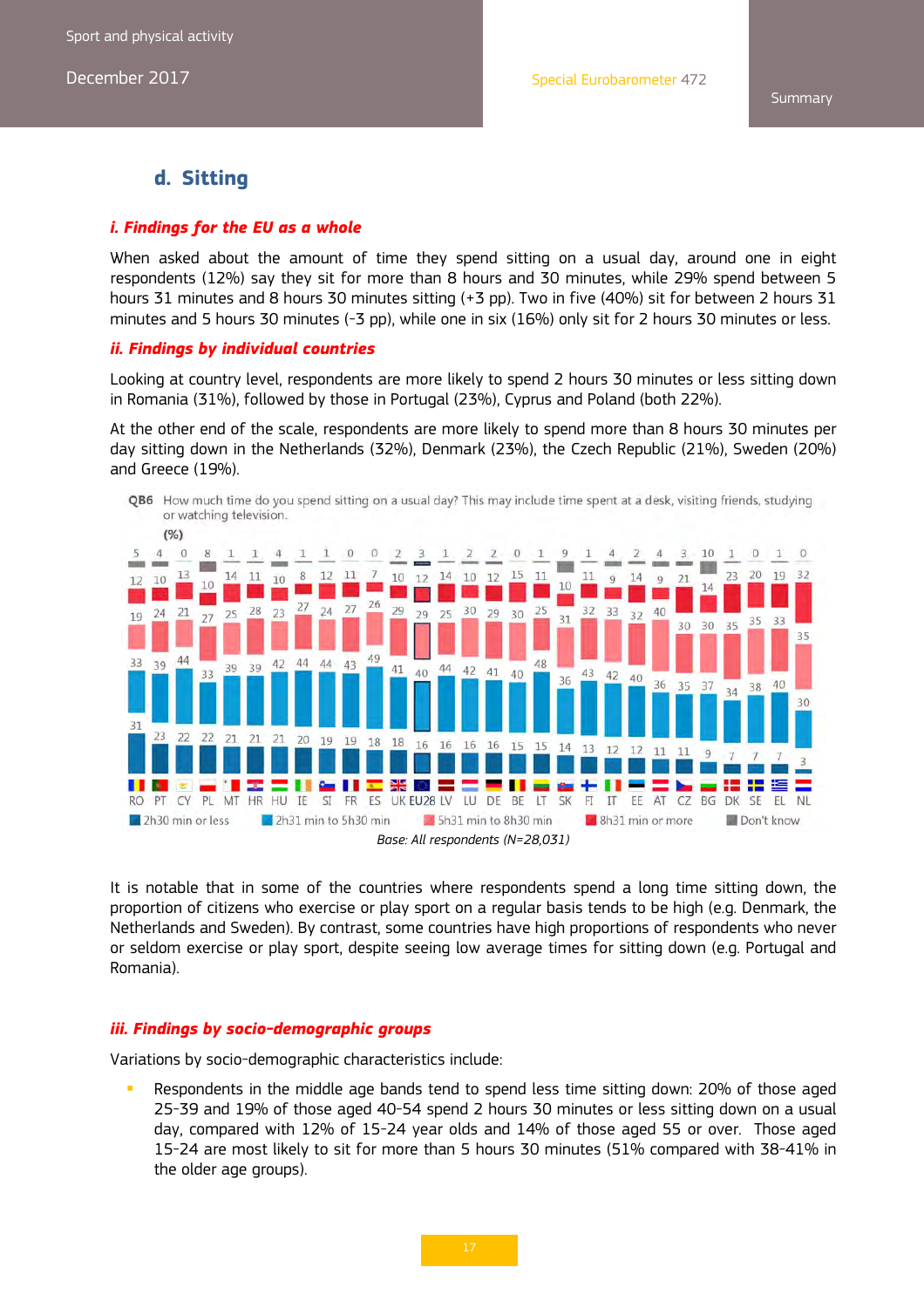- **People in white collar occupations tend to spend more time sitting down. The proportion that** spends more than 8 hours 30 minutes per day sitting down is 17% among managers and 19% among other white collar workers. The proportion is also relatively high among students (17%).
- People who never walk for more than ten minutes at a time are more likely to spend more than 8 hours 30 minutes per day sitting down (20% vs 10% of those who walked 4 to 7 times in the last week).
- For the EU as a whole, however, there is a slight tendency for people who exercise or play sport to spend less time sitting. For example, 6% of those who exercise or play sport regularly spend more than 8.5 hours per day sitting, compared with 13% of those who do not exercise or play sport at all.

**QB6** How much time do you spend sitting on a usual day? This may include time spent at a desk, visiting friends, studying or watching television.

|--|--|

|                                   | 2h30 min or less | 2h31 min to 5h30<br>ain | 5h31 min to 8h30<br>aim | 8h31 min or more | Don't know     |
|-----------------------------------|------------------|-------------------------|-------------------------|------------------|----------------|
| <b>EU28</b>                       | 16               | 40                      | 29                      | 12               | 3              |
| 冨<br>Age                          |                  |                         |                         |                  |                |
| $15 - 24$                         | 12               | 35                      | 37                      | 14               | $\overline{c}$ |
| $25 - 39$                         | 20               | 40                      | 28                      | 10               | $\overline{c}$ |
| $40 - 54$                         | 19               | 40                      | 27                      | 11               | 3              |
| $55 +$                            | 14               | 42                      | 29                      | 12               | 3              |
| ei<br>Socio-professional category |                  |                         |                         |                  |                |
| Self-employed                     | 19               | 44                      | 25                      | 9                | 3              |
| Managers                          | 13               | 33                      | 35                      | 17               | $\overline{c}$ |
| Other white collars               | 11               | 30                      | 38                      | 19               | $\overline{c}$ |
| Manual workers                    | 27               | 48                      | 18                      | 4                | 3              |
| House persons                     | 25               | 45                      | 21                      | $\overline{7}$   | $\overline{c}$ |
| Unemployed                        | 15               | 45                      | 27                      | 9                | $\overline{4}$ |
| Retired                           | 12               | 43                      | 29                      | 13               | 3              |
| Students                          | 8                | 30                      | 43                      | 17               | $\overline{c}$ |
| Walked at least 10 min in a week  |                  |                         |                         |                  |                |
| $1-3$ days                        | 17               | 38                      | 30                      | 12               | 3              |
| 4-7 days                          | 16               | 44                      | 29                      | 10               | $\mathbf{1}$   |
| Never                             | 16               | 31                      | 28                      | 20               | 5              |

*Base: All respondents (N=28,031)*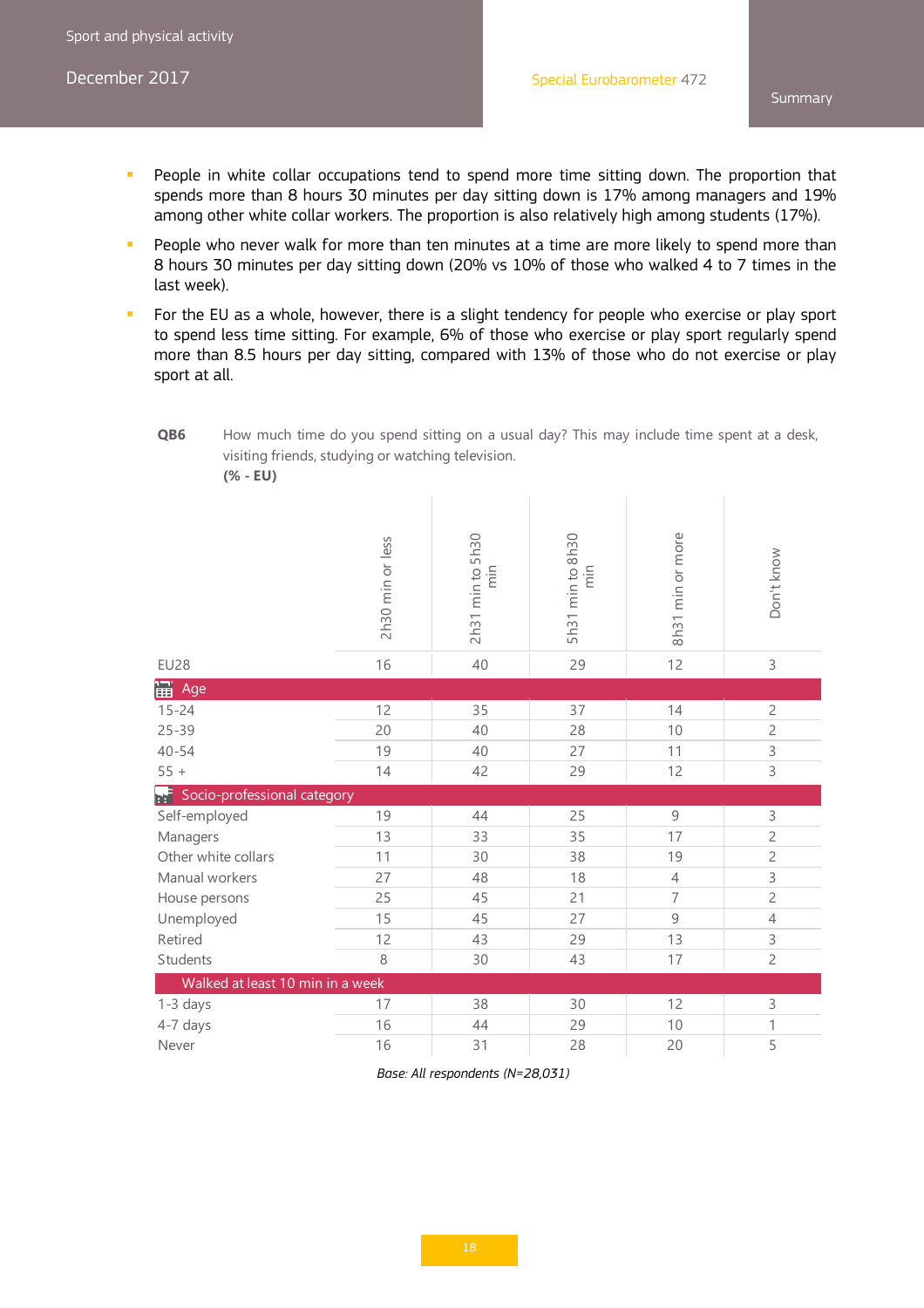### **II. WHERE CITIZENS ENGAGE IN SPORT AND OTHER PHYSICAL ACTIVITY**

# **1. Different settings**

#### *i. Findings for the EU as a whole*

Among respondents who exercise, play sport or engage in other physical activities, most of their activities take place in informal settings, such as parks and outdoors (40% of respondents engage in sport or physical activity there), at home (32%) or on the journey between home and school, work, or shops (23%).

These findings are similar to those seen in the 2013 survey, although there has been an increase in the proportion engaging in sport or a physical activity at a sport centre (+4 pp), while the proportion doing so at home has decreased (-4 pp).



Base: Respondents who exercise, play sport or engage in other physical activity (N= 19,982)

#### *ii. Findings by individual countries*

The country-level data reveal different preferences for the settings in which people choose to engage in sport or physical activity.

In the EU overall, the most common setting is a park or outdoors (40%), and this is the most popular answer in 17 individual countries (from 67% in Finland to 34% in the United Kingdom). The home is the preferred setting among respondents in nine countries, while in two countries (Greece, 42% and Malta, 31%) the most popular setting is on the way between home and school, work or shops.

The patterns for the different countries are similar to those seen in the 2013 survey.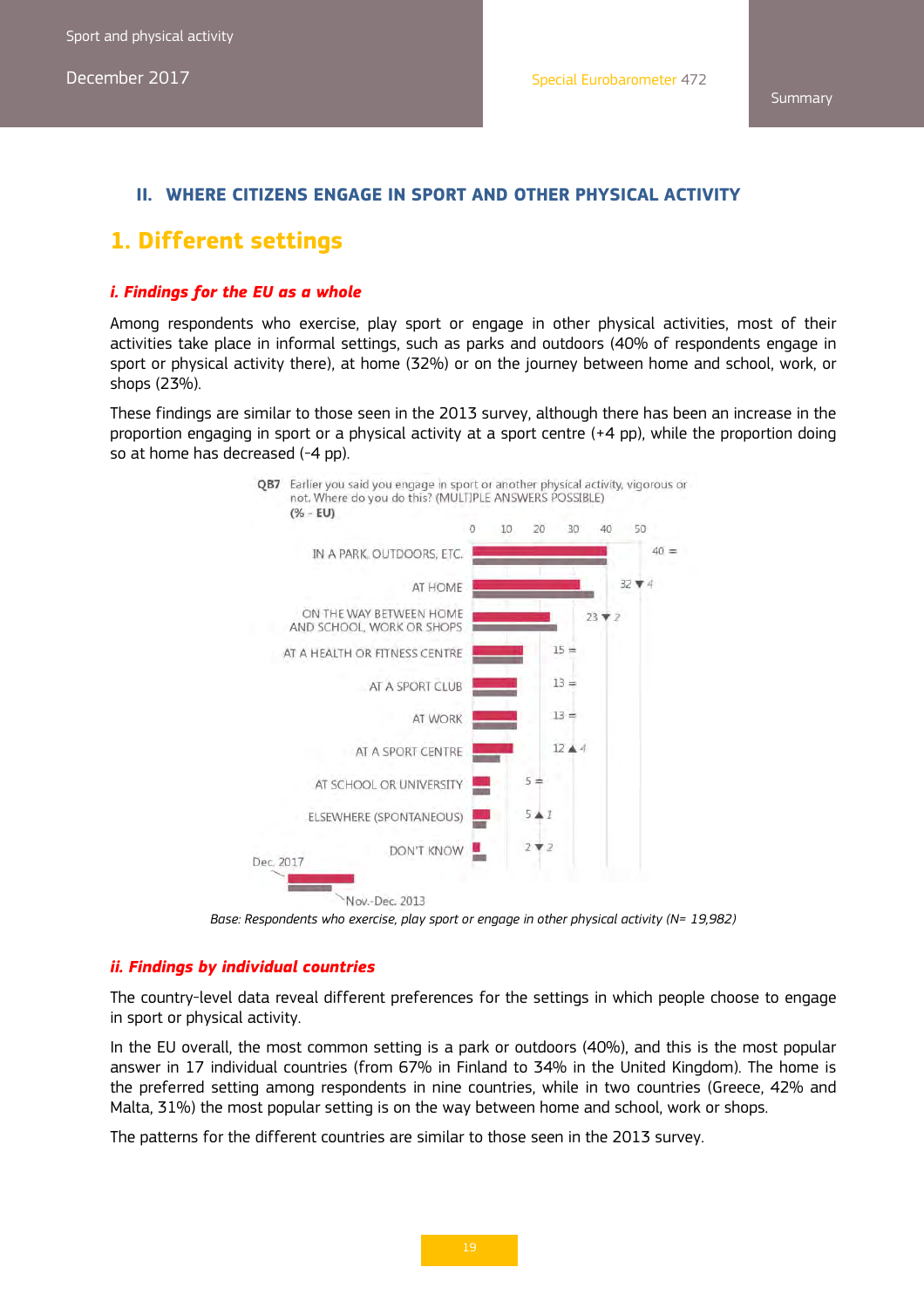**Summary** 

**QB7** Earlier you said you engage in sport or another physical activity, vigorous or not. Where do you do this? (MULTIPLE ANSWERS POSSIBLE) **(% ‐ THE MOST MENTIONED ANSWER BY COUNTRY)**



Base: Respondents who exercise, play sport or engage in other physical activity (N= 19,982)

#### *iii. Findings by socio-demographic groups*

The differences between socio-demographic groups include:

- Younger people are more likely to use formal settings; for example, the proportion using a health or fitness centre ranges from 22% among 15-24 year olds to 10% among those aged 55 or over. The use of sport clubs and sport centres is particularly high among men aged 15-24 (26% and 22% respectively). School or university is also a popular location for younger people (24% of 15-24 year olds).
- The use of formal settings is higher among those who spent more time in education. While 18% of people who ended education at the age of 20 or above engage in sport or physical activity in a health or fitness centre, this falls to 12% among those who ended education between the age of 16 and 19, and to 7% among those who finished education by the age of 15.
- People living in rural areas are more likely to engage in sport or physical activity at home (40%, compared with 29% of those in small or medium size towns, and 27% of those in large towns). By contrast, those living in large towns are more likely to use health or fitness centres (20%, compared with 13% of those in small or medium size towns and 13% of those in rural areas).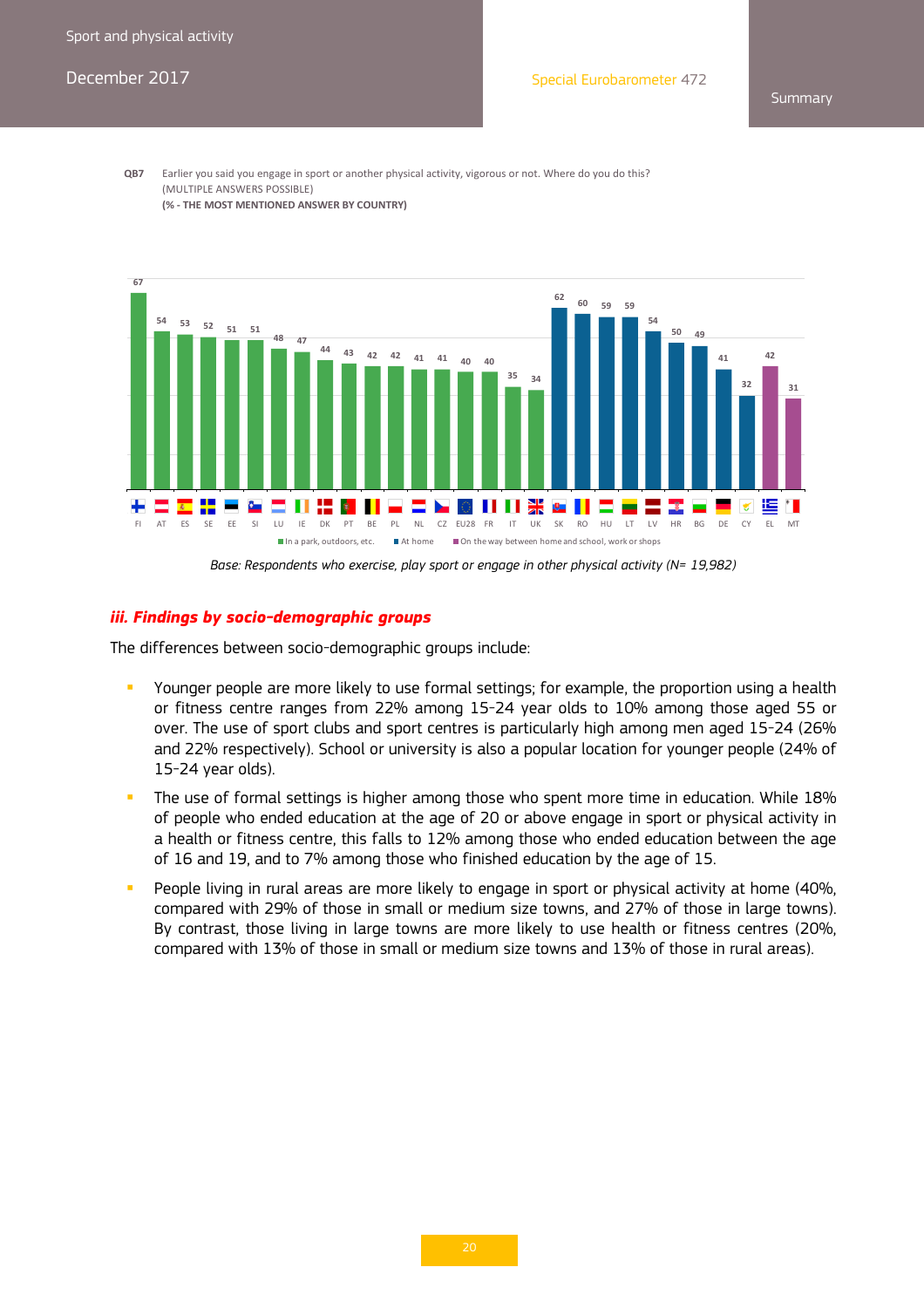# **2. Club membership**

#### *i. Findings for the EU as a whole*

Three in ten respondents (30%) say that they are members of a club where they participate in sport or recreational physical activity. Specifically, 12% of respondents are members of a sport club, while 11% belong to a health or fitness centre. In addition, 3% are members of socio-cultural clubs that include sport in its activities, such as an employees' club, a youth club or a club related to school or university. A further 7% say they are a member of another type of club.

The overall proportion of EU citizens who are members of any club (30%) is higher than in 2013 (24%). However, this is entirely due to an increase in the proportion of respondents saying that they are members of other types of club (+6 pp), as the figures for sport clubs, health or fitness centres and socio-cultural clubs have remained unchanged from 2013.





#### *ii. Findings by individual countries*

The club membership figures vary considerably between the different EU Member States. Sport clubs are the most common type of club in 10 countries, with the highest proportion seen in the Netherlands (27%). In the other 18 countries, respondents are more likely to belong to a health or fitness centre, most notably in Sweden (41%).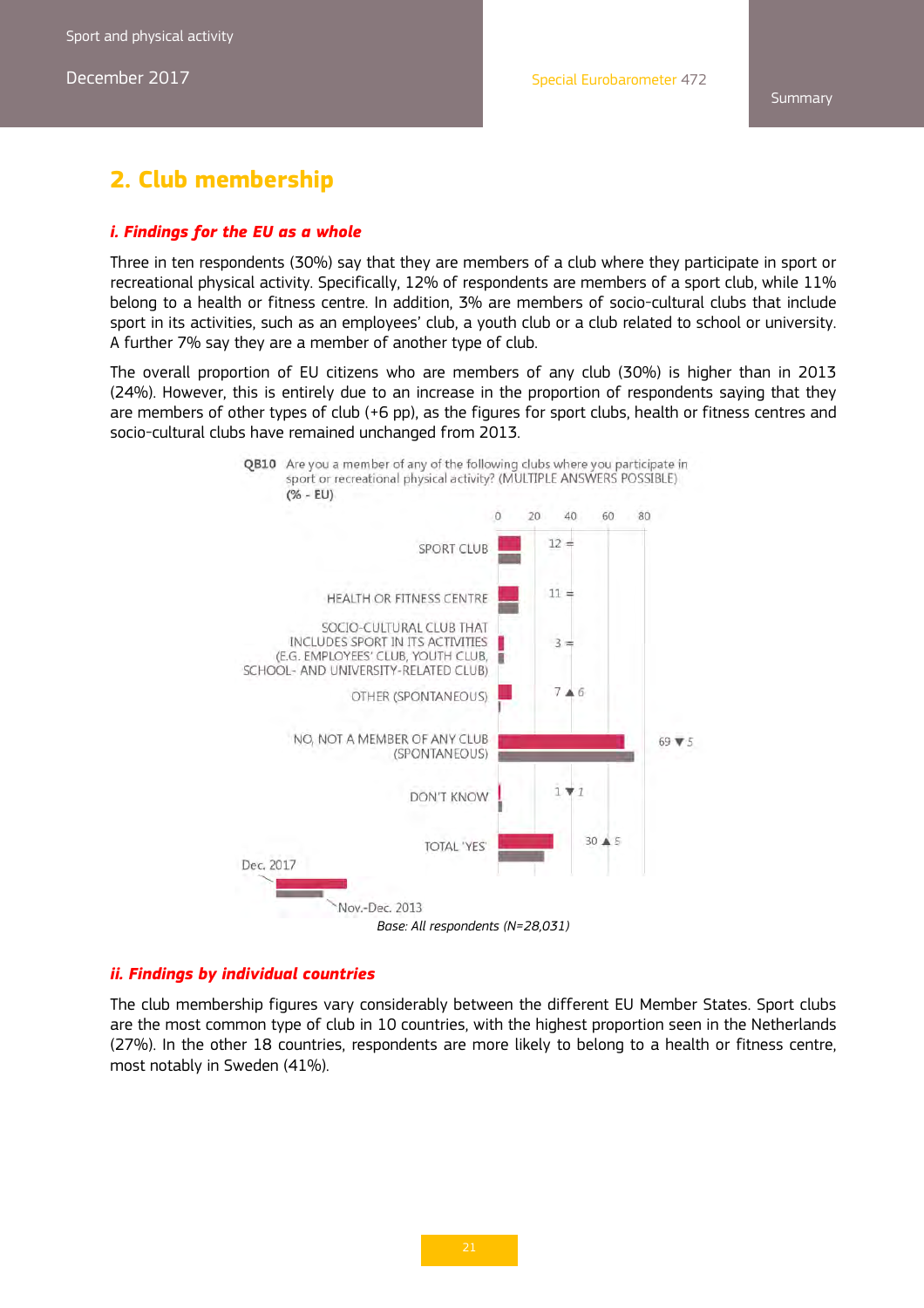**QB10** Are you a member of any of the following clubs where you participate in sport or recreational physical activity? (MULTIPLE ANSWERS POSSIBLE) **(% ‐ THE MOST MENTIONED ANSWER BY COUNTRY)**



#### *iii. Findings by socio-demographic groups*

Socio-demographic variations include:

- Men are more likely than women to be members of a sport club (16% compared with 8%).
- Young people are more likely than older people to be members of a sport club (20% of 15-24 year olds, falling to 8% of those aged 55 or over), as well as of a health or fitness centre (ranging from 18% of those aged 15-24 to 6% of those aged 55+).
- **Membership at a sport club is high among young men (29% of men aged 15-24, falling to 10%** of men aged 55 or over). The age difference is much less pronounced for women (11% of women aged 15-24 are members at a sport club, falling to 6% of those aged 55+).
- There is a link between membership at clubs and level of education. Those who finished education at the age of 20 or above are more likely to be members at a club of some kind (40%), than those who ended education at the age of 16-19 (24%) and those who finished education by the age of 15 (18%). This pattern applies to membership at both sport clubs and health or fitness centres.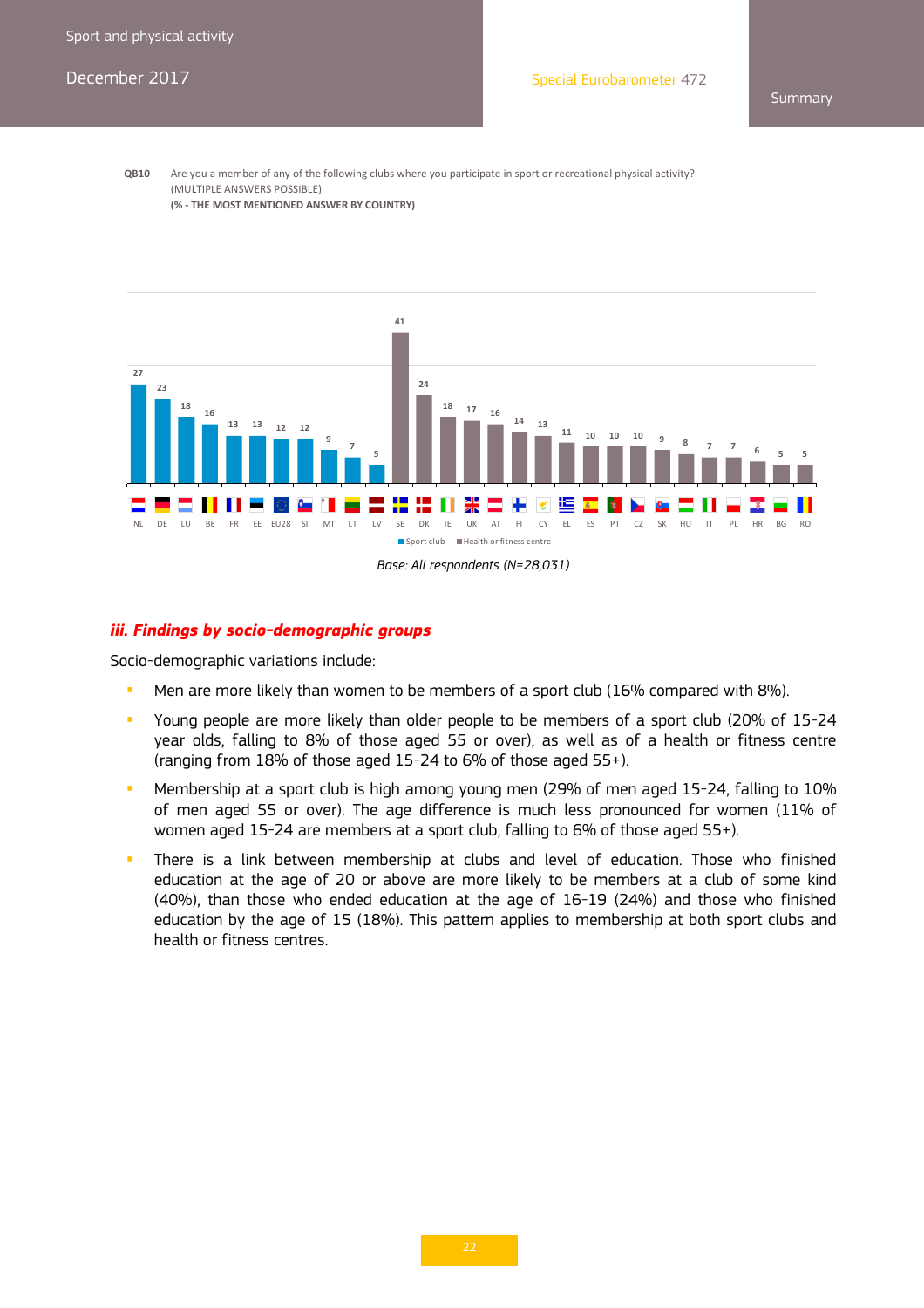#### **III. UNDERSTANDING MOTIVATORS AND BARRIERS TO SPORT PARTICIPATION**

### **1. Motivators**

#### *Key findings*

Improving health and fitness are the main considerations for EU citizens when engaging in sport or physical activity. In the EU as a whole, the most common reason for engaging in sport or physical activity is to improve health (54%), and this is also the most frequent response in 22 individual countries. The other most commonly cited reasons for engaging in sport or physical activity are to improve fitness (47%), followed by relaxation (38%), to have fun (30%) and to improve physical performance (28%).

There have been some changes since the 2013 survey. Respondents are less likely to say they engage in sport or physical activity in order to improve their health (-8 pp), although this remains the most common response. They are more likely to mention doing this to improve fitness (+7 pp) and to improve physical performance (+4 pp).



*Base: Respondents who exercise, play sport or engage in other physical activity (N= 19,982)* 

Variations across socio-demographic groups include:

- Men are more motivated by having fun (33% compared with 28%), being with friends (22% compared with 16%) and by competition (8% compared with 2%).
- A number of factors are more likely to be mentioned by younger respondents, including improving physical appearance (29% of 15-24 year olds, falling to 12% of those aged 55 or over), having fun (ranging from 44% for those aged 15-24 to 23% for those aged 55+) and being with friends (33%, falling to 15%).
- By contrast, older people are more likely than younger people to mention improving their health (57% of people aged 55 or over, compared with 49% of those aged 15-24) and counteracting the ageing process (25% compared with 3%).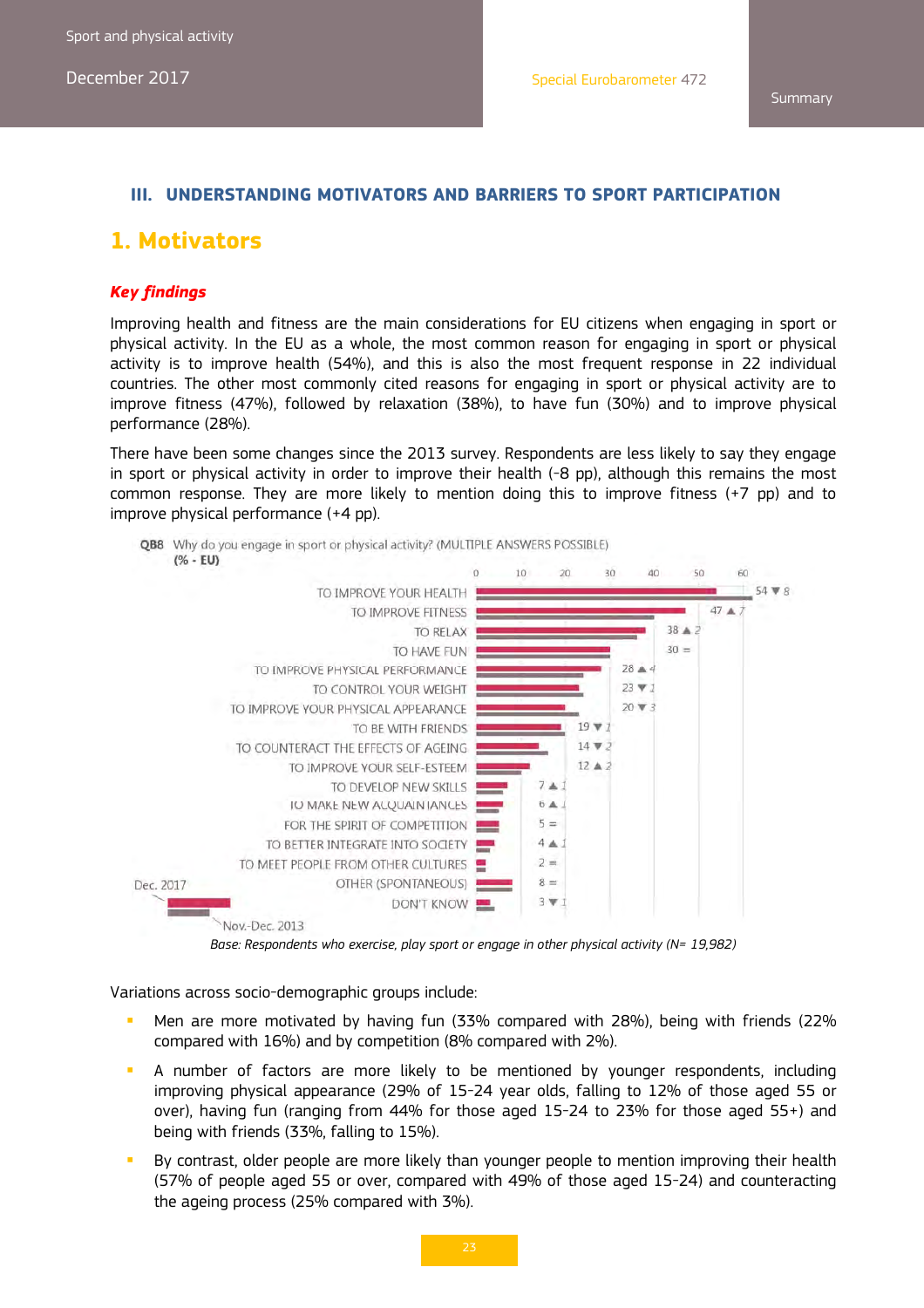# **2. Barriers**

#### *Key findings*

In the EU as a whole, lack of time is the most mentioned reason for not practising sport more regularly (by 40% of respondents), followed by lack of motivation or interest (20%), having a disability or illness (14%), the fact that it is too expensive (7%), a dislike of competitive activities (6%) and fear of the risk of injuries (5%). Lack of time is also the most common reason mentioned in every EU Member State for not practising sport more often.

The findings are very similar to those observed in the 2013 survey, although there have been small decreases in the proportions mentioning lack of time (-2 pp) and expensiveness (-3 pp), while respondents are now a bit more likely to say that they are already doing sport regularly (+3 pp).



*Base: All respondents (N=28,031)*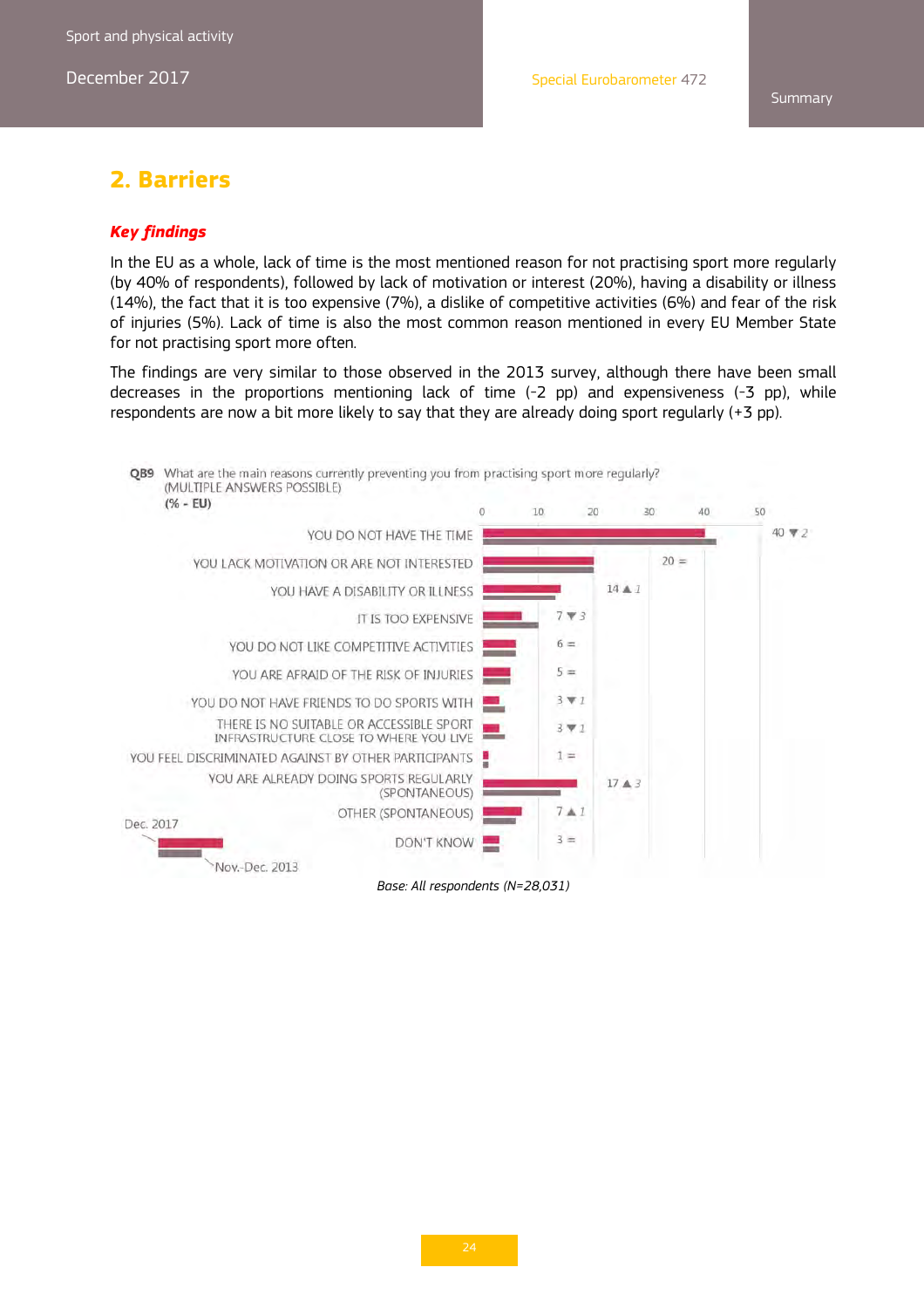### **IV. SUPPORT FOR SPORT PARTICIPATION IN CITIZENS' LOCAL AREA**

# **1. Opportunities in the local area**

#### *Key findings*

Around three in four EU citizens (74%) either totally agree (31%) or tend to agree (43%) that their local area provides them with opportunities to be physically active. However, 19% of respondents either tend to disagree (13%) or totally disagree (6%) that this is the case. A further 7% say they do not even know if their area offers them opportunities.

The overall proportions of respondents that agree or disagree with the statement are similar to those seen in the 2013 survey. However, there has been a larger decrease in the proportion that totally agree (-8 pp), while the proportion that tend to agree has increased (+6 pp). This indicates that attitudes are now slightly less positive than in 2013.







Moreover, perceptions of local opportunities to be physically active vary considerably between different countries. In some countries, large majorities of respondents agree that their local area offers them many opportunities: the Netherlands (94%), Denmark (91%), Sweden (88%), France and Germany (both 87%); the majority of respondents even totally agree with this statement in the Netherlands (66%), Denmark (64%) and Sweden (61%). By contrast, more than one in three respondents disagree that they have many opportunities in their area in Bulgaria (51%), Romania (43%), Malta (36%) and Croatia (35%).

Overall, agreement amongst respondents that their local area offers many opportunities to be physically active has increased in seven countries, but has decreased in 21 countries since 2013.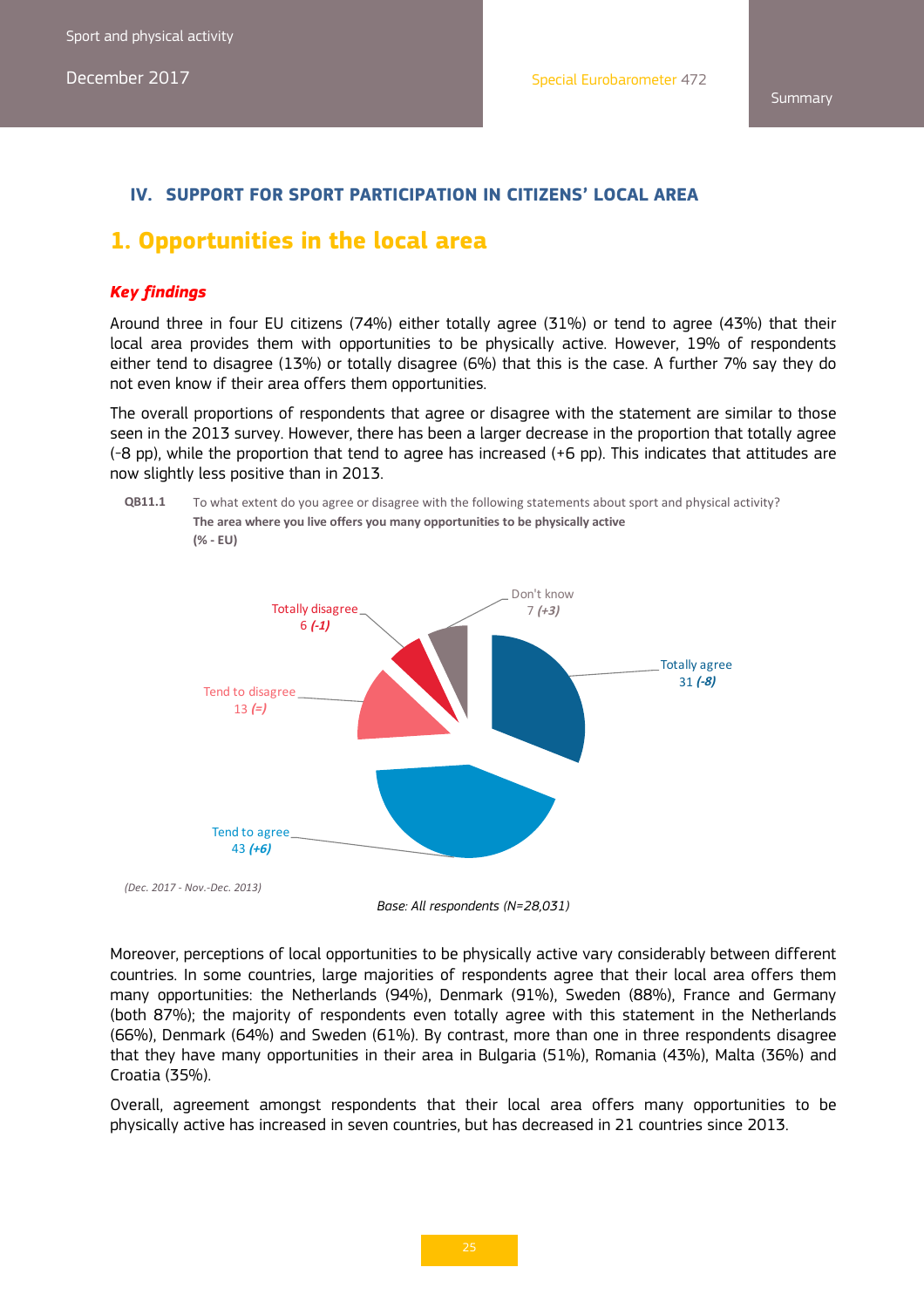# **2. Opportunities offered by local sport clubs and other providers**

#### *Key findings*

The majority of EU citizens (73%) either totally agree (29%) or tend to agree (44%) that their local sport clubs and other providers give them many opportunities to be physically active. However, 18% of respondents tend either to disagree (13%) or totally disagree (5%).

Once again, there has been a large decrease in the proportion of respondents who totally agree (-7 pp), while the proportion that tends to agree has increased (+6 pp). However, overall levels of agreement (-1 pp) and disagreement (-1 pp) are stable.



**QB11.2** To what extent do you agree or disagree with the following statements about sport and physical activity? **Local sport clubs and other local providers offer many opportunities to be physically active (% ‐ EU)**

*Base: All respondents (N=28,031)* 

The patterns for individual countries are similar to the previous question. The highest levels of agreement in relation to the opportunities offered by local sport clubs and other providers are observed in the Netherlands (94%), Sweden (91%) and Denmark (90%), followed by France, Germany and Belgium (all three 85%).

Respondents are the most likely to disagree that clubs and providers offer many opportunities in Romania (45%), Bulgaria (41%), Croatia (37%), Greece (34%), Cyprus (33%) and Italy (30%).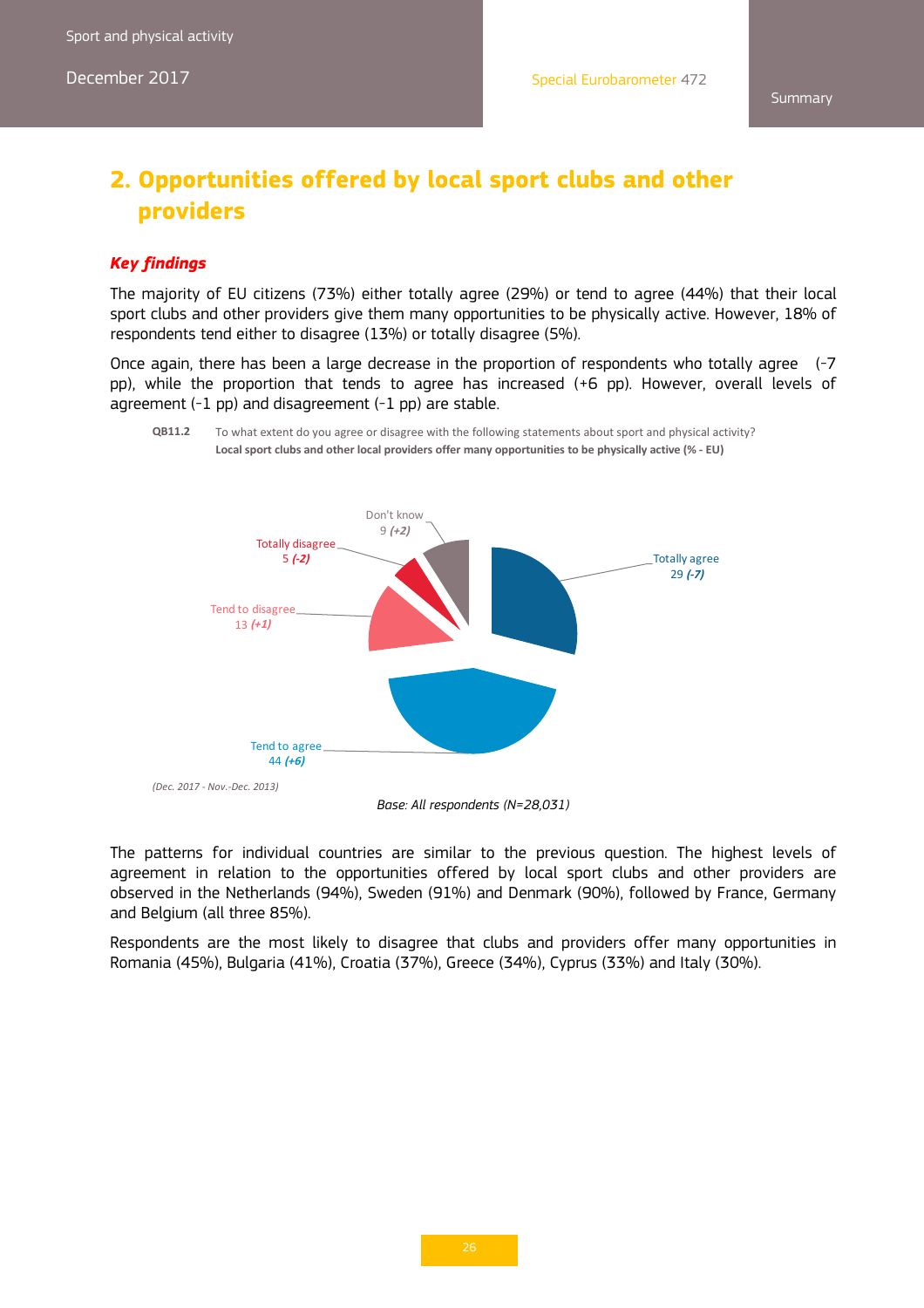**Summary** 

# **3. Local authority provisions**

#### *Key findings*

There are more mixed views (compared to the two previous statements) as to whether local authorities do enough to provide their citizens with opportunities to be physically active: 39% agree that they do not do enough, while 49% disagree.

The proportion of those who totally agree that local authorities do not do enough has slightly decreased since 2013 (-3 pp), alongside a small increase in the proportion of those who tend to agree (+3 pp). There has also been a small decrease in the proportion of those who say they tend to disagree (-3 pp).





*Base: All respondents (N=28,031)* 

When looking at country level, a majority of respondents in four countries think that their local authority is not doing enough: Italy (55%: 12% totally agree; 43% tend to agree), Poland (53%: 10% totally agree; 43% tend to agree), Romania (52%: 18% totally agree; 34% tend to agree) and Spain (51%: 17% totally agree; 34% tend to agree).

By contrast, views are the most positive in Germany (where 71% disagree), the Netherlands (69%), Finland (68%) and Denmark (64%).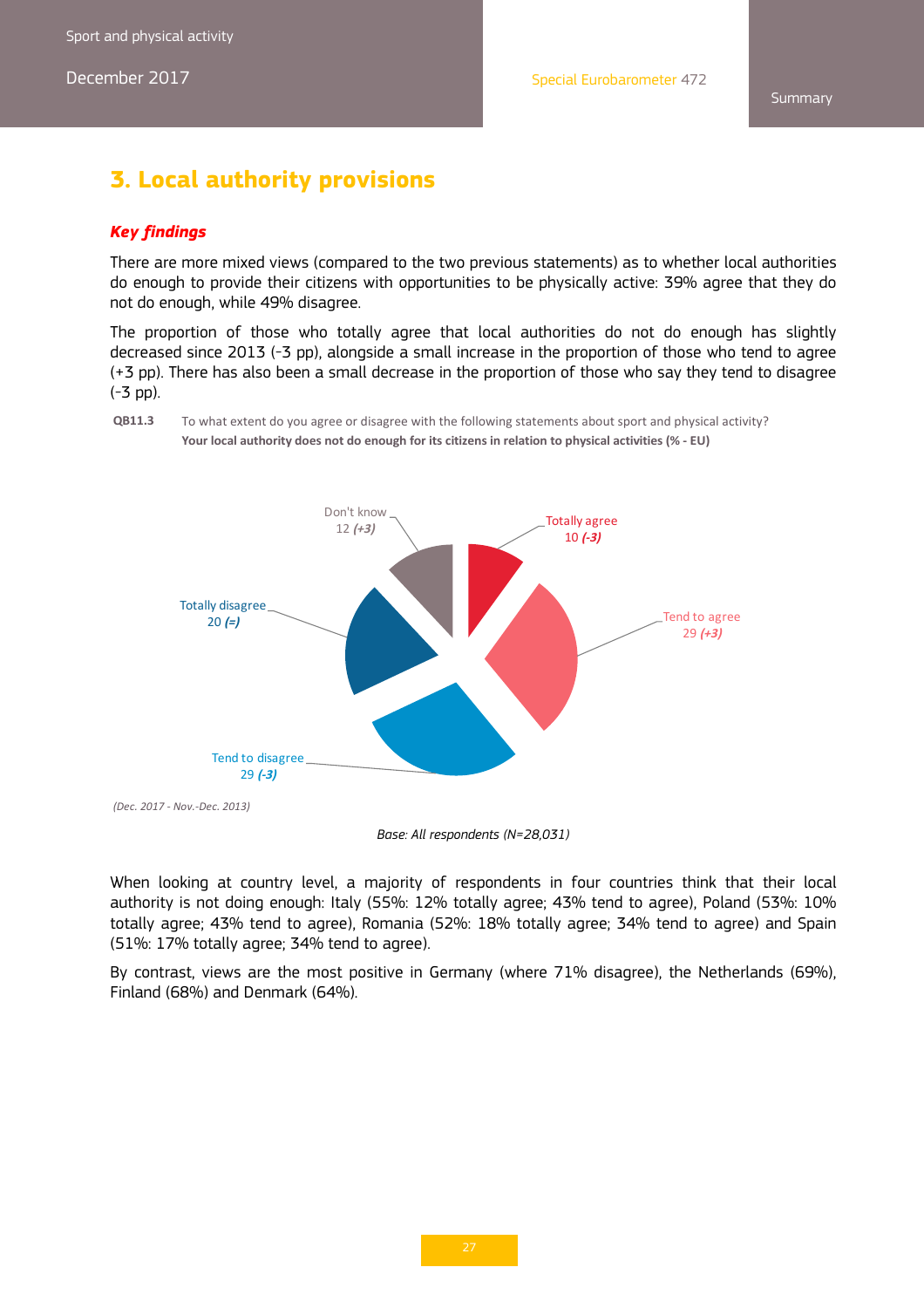### **V. VOLUNTEERING IN SPORT**

# **1. Prevalence of volunteering in sport**

#### *Key findings*

In total, 6% of EU citizens (-1 pp since the 2013 survey) engage in volunteering to support sporting activities.

At Member State level, highest proportions of respondents volunteer in sport in the Netherlands, Sweden (both 19%) and Denmark (18%). Relatively high figures can also be seen in Luxembourg (12%), Finland (11%), Ireland and Slovenia (both 10%).

Volunteering in sport is least common among respondents in Portugal (1%), Italy, Romania (both 2%), Lithuania, Slovakia, Greece, Poland, Bulgaria and Croatia (all 3%). These are also countries where a lower proportion of people exercise or play sport on a regular basis.

In most countries, the level of volunteering in sport has remained substantially stable since 2013.



*Base: All respondents (N=28,031)*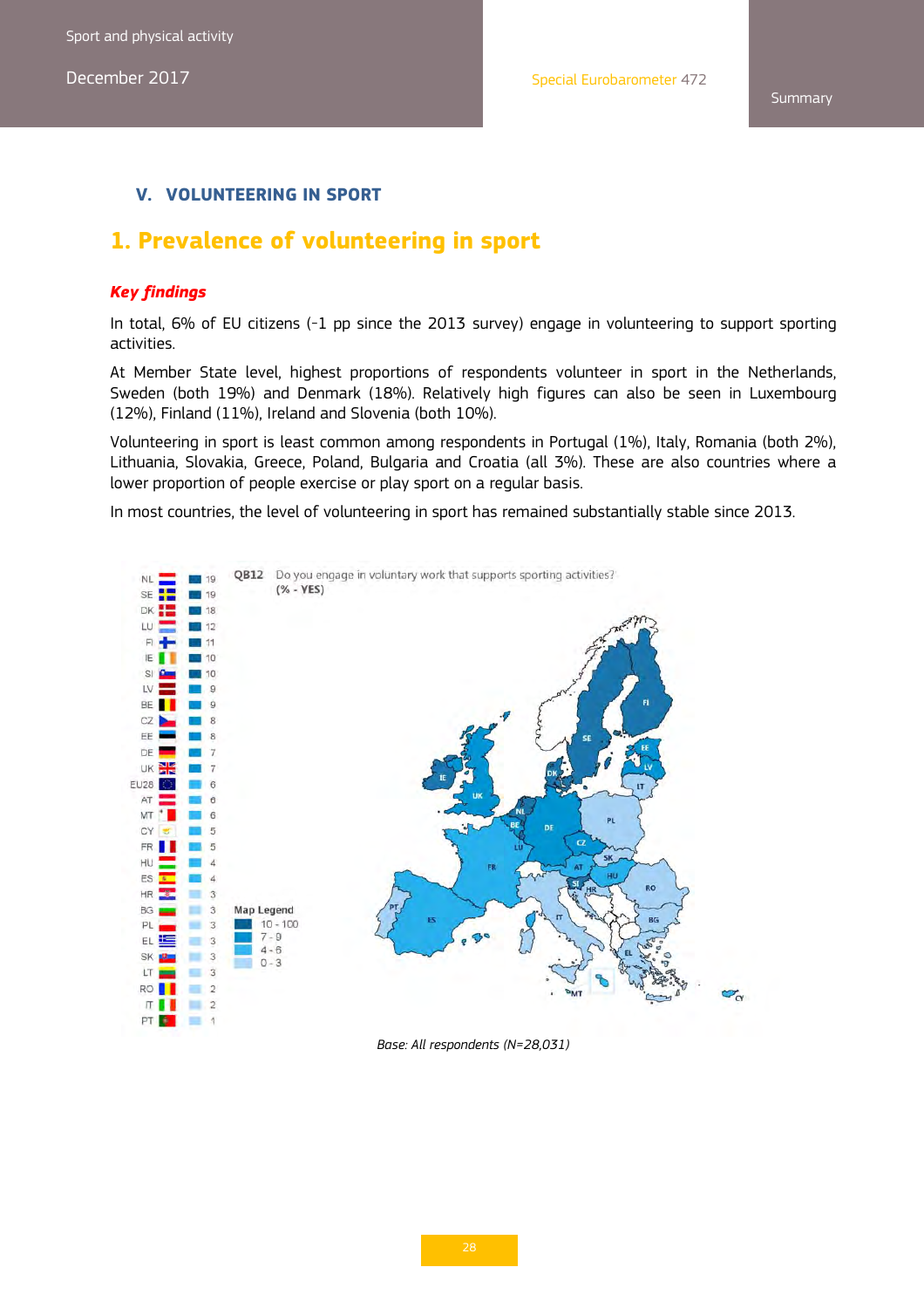# **2. Time spent on volunteering in sport**

#### *Key findings*

Three in ten respondents (30%) who give their time to volunteering in sport only do so on an occasional basis. A similar proportion of people spend between one and five hours per month (31%) volunteering in sport. However, 39% of respondents devote at least six hours of their time each month to volunteering in sport, including 9% who spend 21 hours or more.

The amount of time that people spend volunteering in sport is slightly higher than was recorded in 2013. The proportion who only do so occasionally has decreased (-6 pp), with a corresponding increase in the proportions who spend between one and five hours per month (+3 pp) and those who spend 6 to 20 hours per month (+3 pp).



Base: Respondents who engage in voluntary work that supports sporting activities (N= 1,602)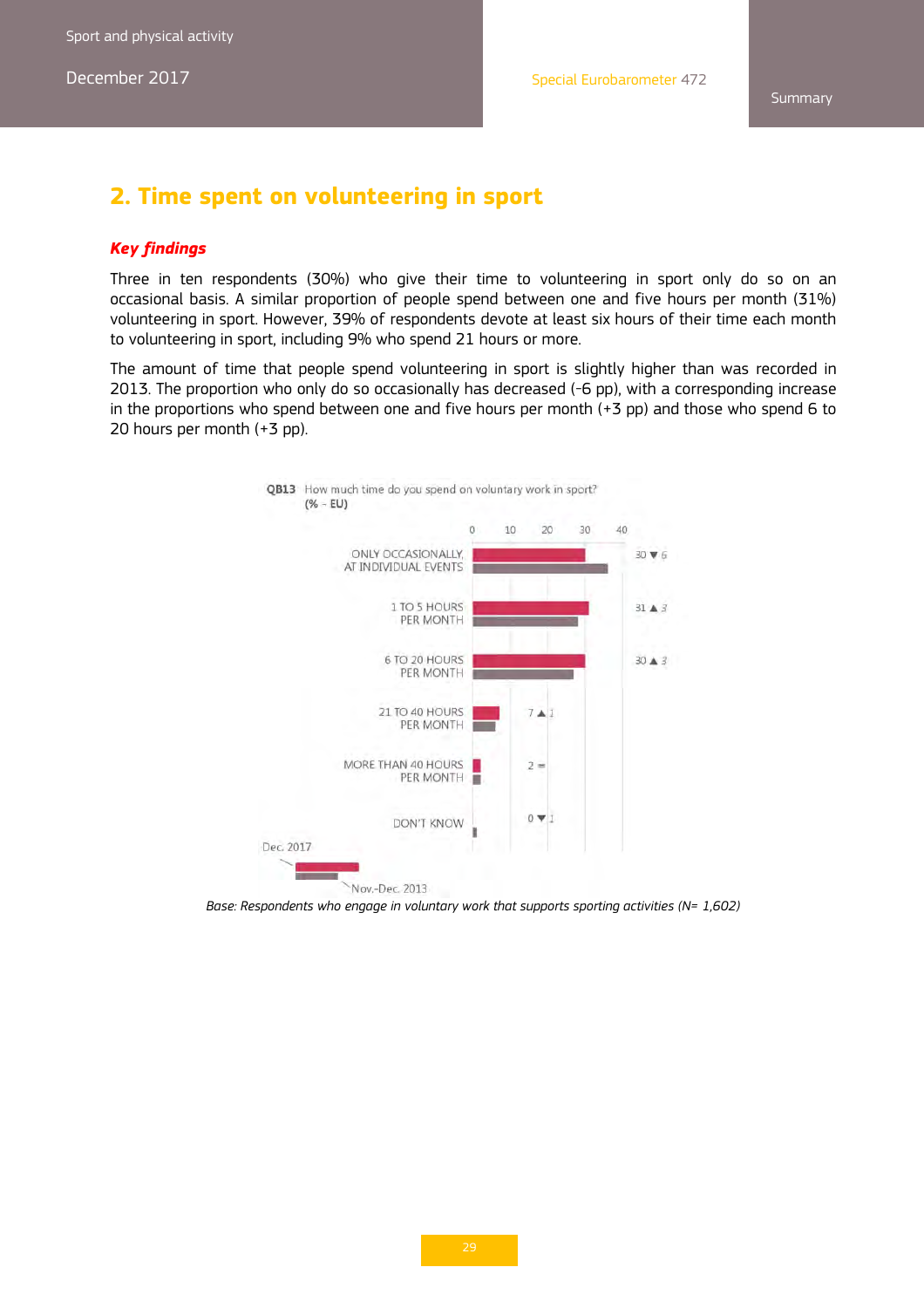# **3. Types of activities of voluntary work in sport**

#### *Key findings*

People who volunteer in sport do a range of different activities. The most common activity is organising or helping to run a sporting event (33%), followed by coaching or training (27%). Other common activities include being a member of a board or committee (21%), supporting day-to-day club activities (20%) and doing administrative tasks (18%).

There have been some small changes in the findings since 2013: respondents are now more likely than in 2013 to say they are a referee or other official (12%, +3 pp), but are less likely to provide transport (10%, -5 pp).



Base: Respondents who engage in voluntary work that supports sporting activities (N= 1,602)